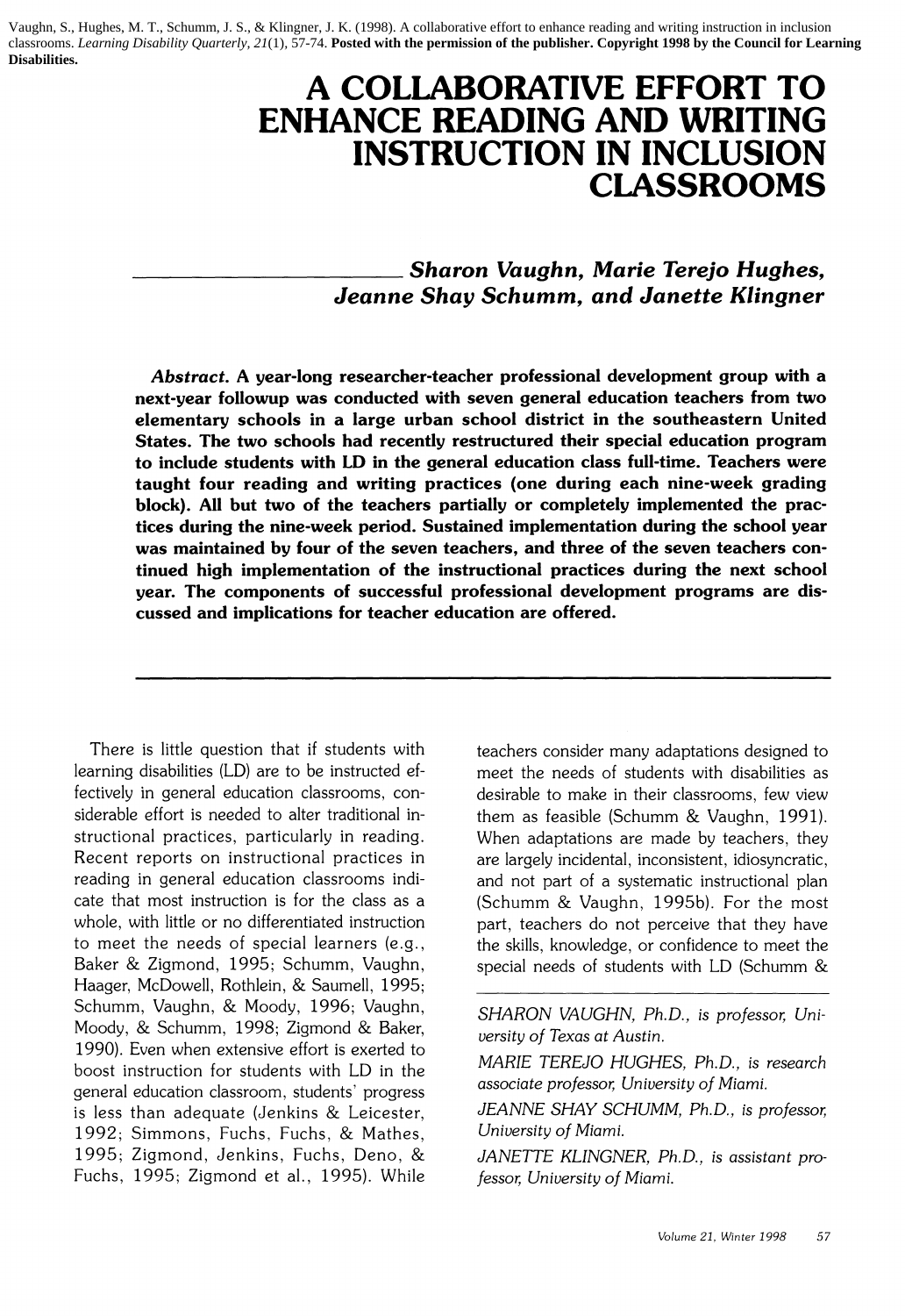Vaughn, 1992; Semmel, Abernathy, Butera, & Lesar, 1991).

Based on these findings (for reviews, see Schumm & Vaughn, 1995a; Vaughn & Schumm, 1996), we initiated the development, implementation, and evaluation of a series of professional development programs designed to enhance the quality of instruction for students with LD in the general education classroom. Though we were tempted to develop a professional development program that would give general education teachers the tools to provide individualized instruction for students with LD in their classrooms, we were aware that teachers were more likely to sustain an instructional practice in their classrooms if it was effective for the classes as a whole and required little preplanning or material development (Schumm et al., 1995).

Prior to implementation of the collaborative researcher-teacher group described in this article, we had initiated a series of six researcherteacher programs designed to enhance general education teachers' effectiveness to meet the needs of students with LD (for review, see Schumm & Vaughn, 1995b).

These previous professional development programs can be viewed as occurring in two stages. The first stage, Exploration (four programs), was based on the rationale that if an atmosphere of mutual respect and shared knowledge could be created (Anders & Richardson, 1991; Showers, Joyce, & Bennett, 1987), teachers would have more ownership in the program and would be more likely to implement recommended instructional practices. In this stage, a series of meetings was conducted in which instructional adaptations and strategies were identified by researchers and teachers. Teachers chose ones that made sense for them to implement in their classrooms and then reported their successes and concerns back to the group. We learned that teachers appreciated a support group to problem solve issues and to give permission to rethink how they dealt with students with LD in their classrooms. Though the teachers enjoyed the experience, we were less than satisfied with the extent to which teachers changed or added instructional practices to their teaching routines, and we were concerned that outcomes for students with LD in these classrooms were left unaltered.

In the second stage, Collaboration, we completed two researcher-teacher programs. We refer to this as an intensive collaboration because we are involved in a multi-year professional development program at each of two elementary schools. During the first year, we provided on site an intensive year-long seminar designed to enhance strategies and practices for students with LD in the general classroom. To ensure that the content would be appropriate, we conducted separate interest inventories at each school by individually interviewing teachers and asking them to complete a written questionnaire. To avoid a difficulty encountered in the Exploration Stage, we worked to ensure that the experience would provide sufficient content. Unfortunately, the experience ended up being much like a university-based seminar, except that it was held on site with teachers who knew each other and had common experiences. Though we had learned from our previous professional development experiences the importance of engaging teachers collectively in the process (e.g., Cochran-Smith & Lytle, 1992; Cone, 1992), we did not successfully achieve the balance between developing a community of learners and providing adequate content (for review, see Schumm & Vaughn, 1995b).

Our next professional development experience, the one described here, was designed to achieve the right mix between content and community (for review, see Little, 1993). Ongoing interviews with teachers assured us that teachers wanted more than informal meetings and discussions with each other. We also knew that too much content that was not tailored to their classrooms was unlikely to be implemented (Crandall & Associates, 1982; Gersten & Woodward, 1992).

The purpose of this year-long researcherteacher professional development group was to build on previous knowledge by providing an intensive, collaborative professional development program for teachers in two schools who had volunteered to participate in a school reform effort aimed at including selected students with disabilities full-time into their general education programs. The key elements of this professional development researcher-teacher group included: (a) teaching four specific instructional practices targeted to meet the needs of the teachers and their students (Ball, 1995; Harris, 1995; Peter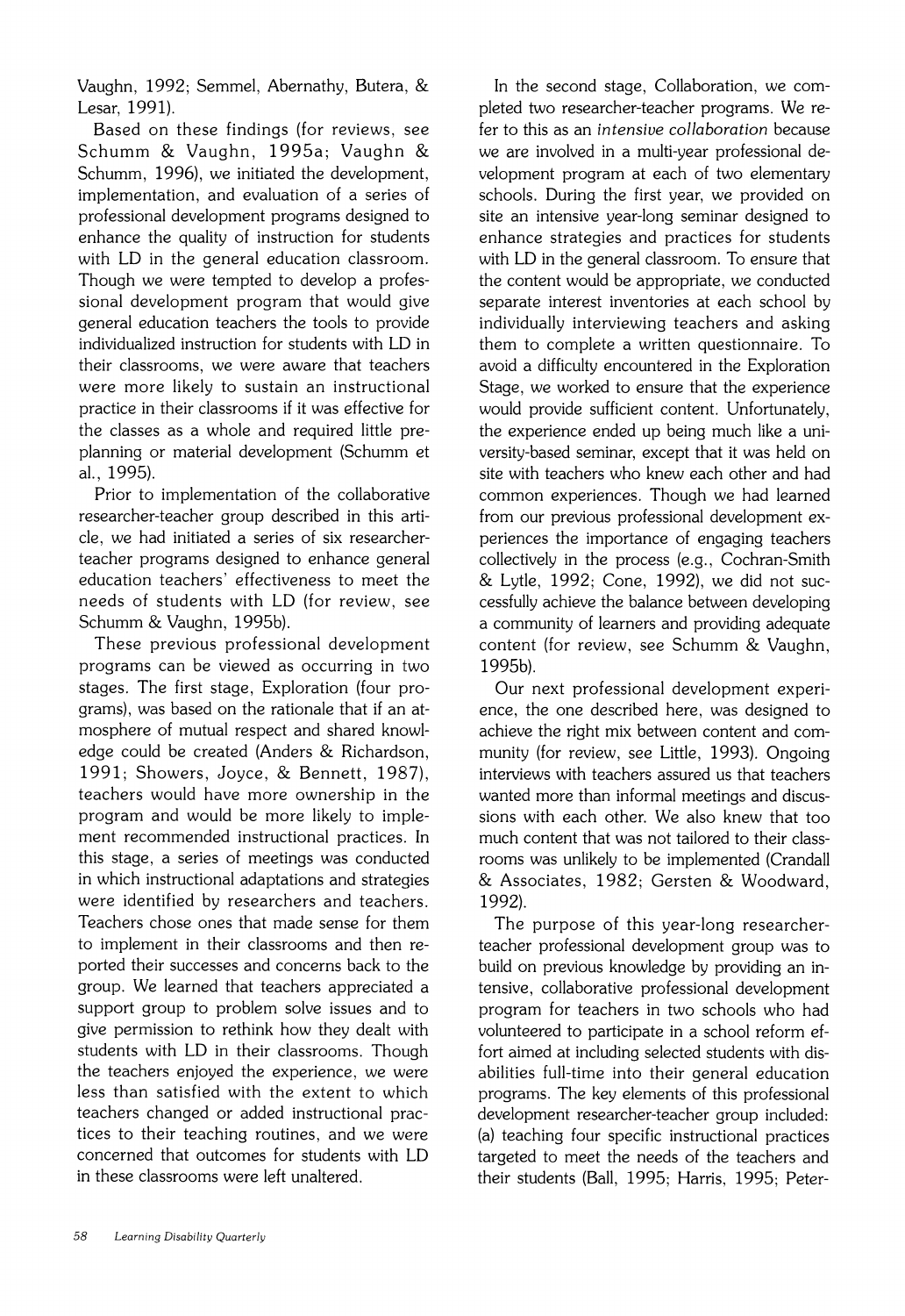son. 1995). (b) coaching in their classroom by a partner who was employed by the research team and not a member of their school setting (Gersten, Morvant. & Brengelman, 1995). (c) providing demonstration lessons in their classroom for each of the instructional practices provided by their partner (Vaughn & Schumm, 1996), and (d) arranging ongoing meetings with other teachers who were in the process of implementing the same instructional practices (Englert & Tarrant, 1995: Little, 1990). All participating teachers volunteered and agreed to implement the four instructional practices during a nine-week period. Teachers were encouraged to continue implementation if they perceived that the instructional practice was effective.

Through this year-long researcher-teacher group, we were interested in documenting: (a) the extent to which teachers implemented the instructional practices in their classrooms during the year the program was conducted and during the next year as part of a follow-up, and (b) teachers' perceptions of the effectiveness of the instructional practices. Our primary interest was the extent to which teachers would implement instructional practices when provided an intensive program that included coaching, in-class demonstration lessons, and a supportive community of other teachers and professionals who are implementing the same instructional practices.

#### **Schools**

**METHOD** 

The professional development program was conducted in two public elementary schools in a large urban district in the southeastern United States over a two-year period. The school district as a whole includes more than 80% minority students. The two schools had recently restructured their special education program to include students with LD in the general education class full-time. The two schools had adopted different inclusion models.

**Consultation/collaborative model.** One school implements inclusion through the use of a consultation/collaborative teaching model. Two special education teachers are each assigned to two general education teachers, and spend from 60 to 90 minutes in each general education classroom during language arts and.

depending on the students' needs, also during math. The amount of time depends upon the number of students with disabilities in the class (range from four to eight) and the severity of the students' needs. In addition, the special education and general education teachers co-plan for a minimum of 30 minutes per week and discuss plans and student progress informally on a daily basis. The school has a third special education teacher who serves as the pull-out resource room teacher and meets the needs of all students with disabilities for whom the teachers and parents have not identified the inclusion model as appropriate.

**Co-teaching model.** The other school implements inclusion using a co-teaching model. The majority of students with high-incidence disabilities at this school are in grades three through five. There are enough students with disabilities at each of these grade levels to have a special education teacher full-time for each grade.

The school personnel have placed the students with high-incidence disabilities who have been identified as likely to benefit from inclusion into three general education classrooms. A general and special education teacher co-teach in the same classroom for the entire school day. The approximately 32 students in each class are about evenly divided between students with disabilities and general education students. A fourth special education teacher at the school serves as the pull-out resource room teacher for other students with disabilities at the school.

#### **Participants**

**Teachers.** The primary participants in this study were seven general education teachers (six female and one male) who participated in the professional development program. All were general education teachers currently teaching in the inclusion classrooms in the previously described schools. The teachers were all certified to teach elementary education and did not have additional certification in special education or reading. Table 1 provides a summary of the descriptive characteristics of these teachers.

The secondary participants in this study were five special education teachers. Since all of these teachers taught in the classrooms with the general education teacher, they were included in the professional development, but were not the primary targets for the study.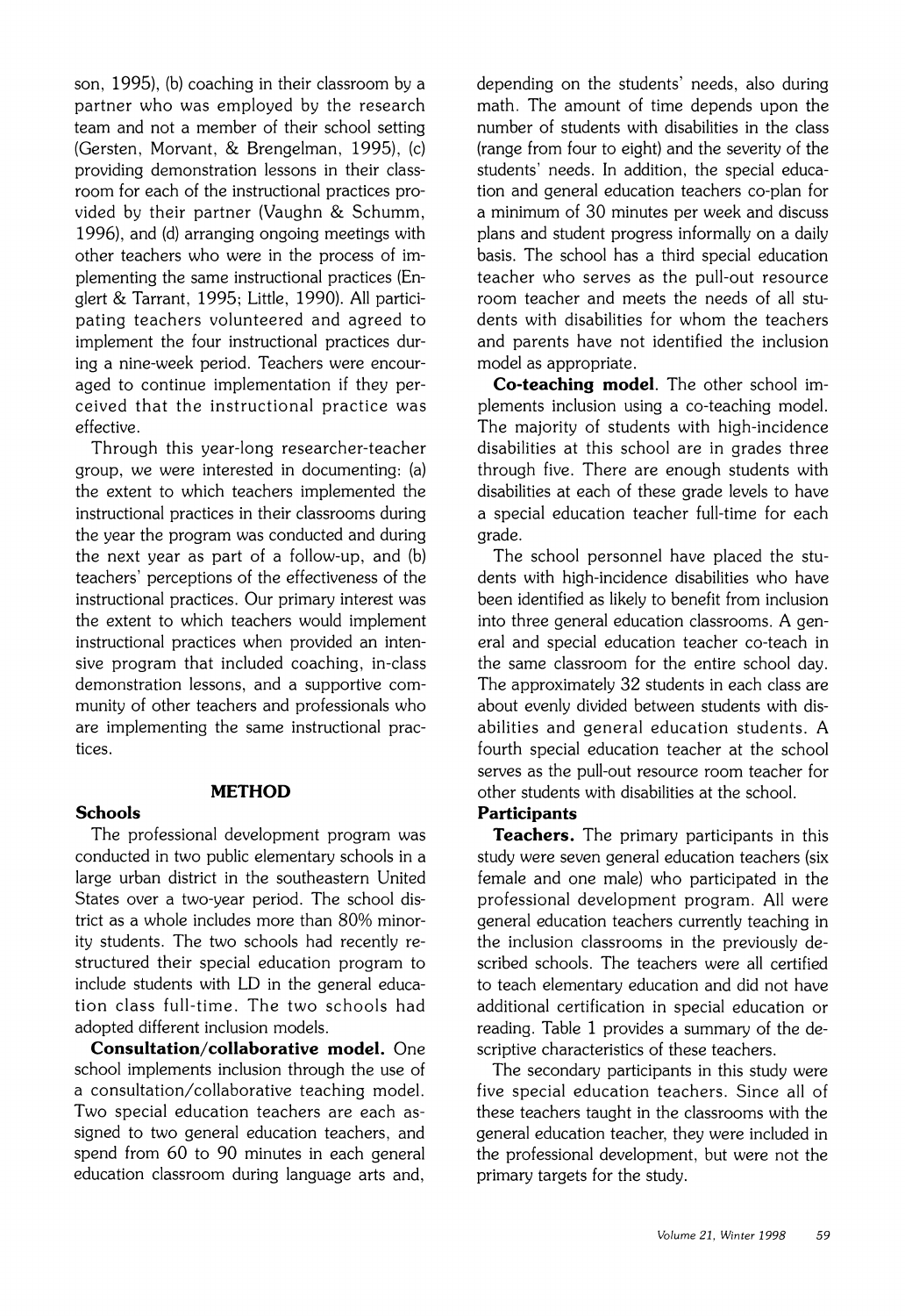**Researchers.** Six researchers participated in the professional development program. All researchers had previous experiences teaching and were presently either on faculty (three) or were graduate assistants (three).

#### **Procedures**

The researcher-teacher group consisted of six researchers and seven teachers from two schools (one researcher was assigned to two teachers). The researcher-teacher group met as a group during an entire school year. The meetings focused on four instructional practices covered in four separate blocks (nine weeks each: a school-district grading period) over a 36-week period. At the beginning of each block, a single instructional practice was introduced to all participating researchers and teachers during a fullday professional development workshop. The professional development sessions were provided by experts in the instructional practice (two were members of the research team and two were outside consultants). The group met two additional times (three hours each) during each of the four blocks to discuss implementation of the instructional practice and to provide support and encouragement for practice implementation. During the second school year. teachers were interviewed and Intervention Validity Checklists (IVCs) were collected to determine the extent to which the instructional practices were maintained over time.

In our previous research, teachers had identified reading and writing as the areas in which they were most in need of assistance. Thus, all four of our instructional practices targeted reading and writing. The practices were selected because they are multileveled, involve active learning, and do not require extraordinary expenditures of materials and equipment. The practices were also selected because they can be used to enhance instruction in a variety of reading programs (e.g., whole language, basal). Each practice was selected to promote learning in a particular reading/writing competency (or set of competencies). When used in conjunction with each other, they form a comprehensive way to supplement instruction in phonemic awareness, decoding, spelling, fluency, comprehension, and composition. Since the instructional practices have been described in-depth elsewhere (Vaughn, Schumm, & Forgan, 1995), only a brief description follows.

The first instructional practice was Writing Process (Graves, 1983). This practice was selected to target composition skills. Particular emphasis was placed on the use of Writing Process with individuals with disabilities in general education settings (Zaragoza & Vaughn, 1992). The second practice. Collaborative Strategic Reading (Klingner & Vaughn. 1996: Klingner, Vaughn. & Schumm, 1996), was chosen to teach reading comprehension strategies for content area reading materials through the use of cooperative learning groups. The third practice was Classwide Peer Tutoring (Delquadri. Greenwood. Whorton, Carta, & Hall, 1986; Mathes. Fuchs. Fuchs, Henley, & Sanders, 1994). Classwide Peer Tutoring was selected to help students improve their decoding, fluency, and comprehension skills. Finally. Making Words (Cunningham & Cunningham, 1992) was selected because this practice is designed to teach students phonemic awareness, spelling patterns, and decoding skills through the use of sequenced activities using letters as manipulatives.

Each researcher was paired with a general education "partner." The role of the researchers was to spend one day a week during language arts in their general education teacher's classroom (their partner). The researchers served as data collectors, but more significantly as coaches for their partners, co-teaching the instructional practices and problem-solving with teachers to resolve dilemmas in implementing the practices for their classrooms.

The role of the general education teachers was to implement each of the four instructional practices in their classrooms during the designated nine-week block, to engage in ongoing reflection about the practices, and to collaborate with the research team in coordinating student data collection. Teachers were encouraged to work with their special education colleagues to implement the strategies according to their own school-based model (collaboration/consultation or co-teaching). We communicated to all teachers (general and special education) that their role was to serve as co-researchers to learn how best to implement the instructional practices in large urban classrooms that include students with disabilities.

#### **Measures**

**Teacher interviews.** Individual interviews were conducted five times during the year-long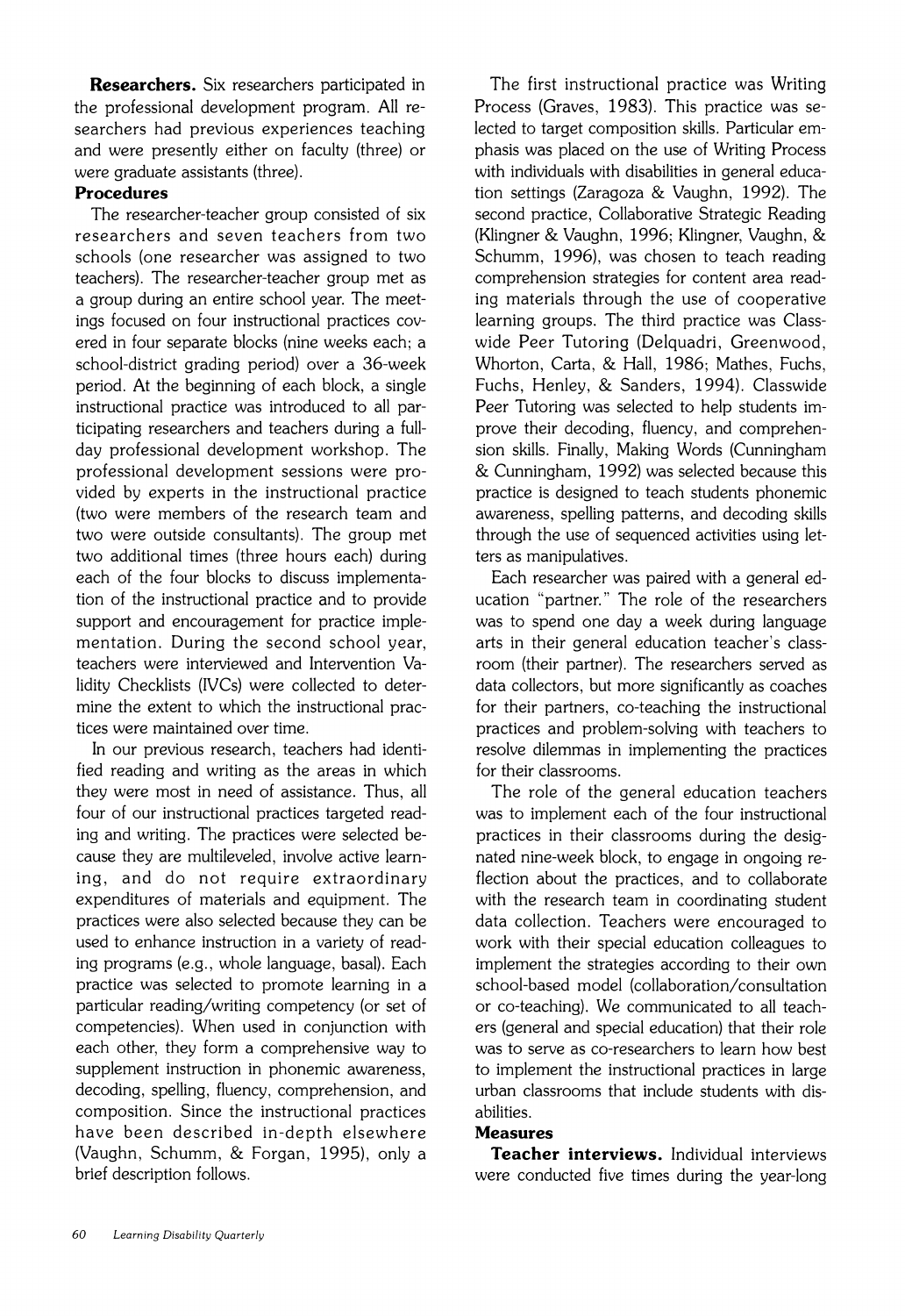| <b>Teacher</b> | <b>Degree</b> | Years<br><b>Taught</b> | <b>Class</b><br><b>Size</b> | <b>Students</b><br>with LD |
|----------------|---------------|------------------------|-----------------------------|----------------------------|
| Leigh          | <b>BS</b>     | 5                      | 31                          | 4                          |
| Collin         | <b>BS</b>     | 4                      | 39                          | 8                          |
| Rita           | <b>BS</b>     | 2                      | 36                          | 8                          |
| Angie          | <b>SP</b>     | 30                     | 39                          |                            |
| Amanda         | <b>BS</b>     | 4                      | 27                          | 16                         |
| Toni           | <b>BS</b>     | 2                      | 32                          | 12                         |
| Isabel         | <b>BS</b>     | 2                      | 35                          | 12                         |

professional development intervention and again in December of the following year. The interviews were designed to be purposeful conversations and to elicit information from the teachers (Bogdan & Biklen, 1992). Thus, they were semistructured and teachers were encouraged to talk freely about designated or related topics. The first teacher interview was conducted prior to participation in the professional development program. The focus of this interview was to determine the extent to which teachers had prior knowledge of the four instructional practices to be presented. Each of the other four interviews was conducted at the end of a nine-week implementation block to obtain further information about the effects of the instructional practices. students' response, and the types of modifications teachers made to each of the instructional practices.

**Intervention validity checklists (IVC).**  The IVCs were developed to provide an objective assessment of the extent to which teachers implemented specific components of the instructional practices presented in the professional development program. A separate IVC was developed for each of the four instructional practices: Writing Process, Collaborative Strategic Reading, Classwide Peer Tutoring, and Making Words. Each IVC consists of a list of 16-19 statements that address the major components of each instructional strategy. For each statement, the observer indicates the extent to which the teacher implements that aspect of the instructional practice on a three-point scale  $(0 =$ does not implement,  $1 =$  implements on a limited basis. 2 = implements). Scores were based on the fidelity and frequency of implementation. The appropriate IVC was conducted three times during the nine-week implementation block for each instructional practice. Followup IVCs were conducted at nine-week intervals after the initial implementation block. Sample items from each of the IVCs for each instructional practice are provided in Table 2.

**Implementation barriers and facilitators checklist.** This measure was designed to elicit teachers' perceptions of what helped or impeded their implementation of each of the instructional practices. A total of 24 items was selected to represent a wide range of potential facilitators and barriers, including time, curricular, student, and personal factors. Teachers were asked to identify the five items that assisted their implementation of the instructional practice and the five items that hindered their implementation of the practice. Teachers were also encouraged to write any additional items that were not listed in the checklist. The teachers completed one checklist per instructional practice after each nine-week implementation block.

**Researchers' logs.** Researchers kept a written record of their observations. conversations. activities, and reflections from weekly classroom visits focusing on how the instructional practices were implemented in the classrooms. Researchers also noted any relevant quotes from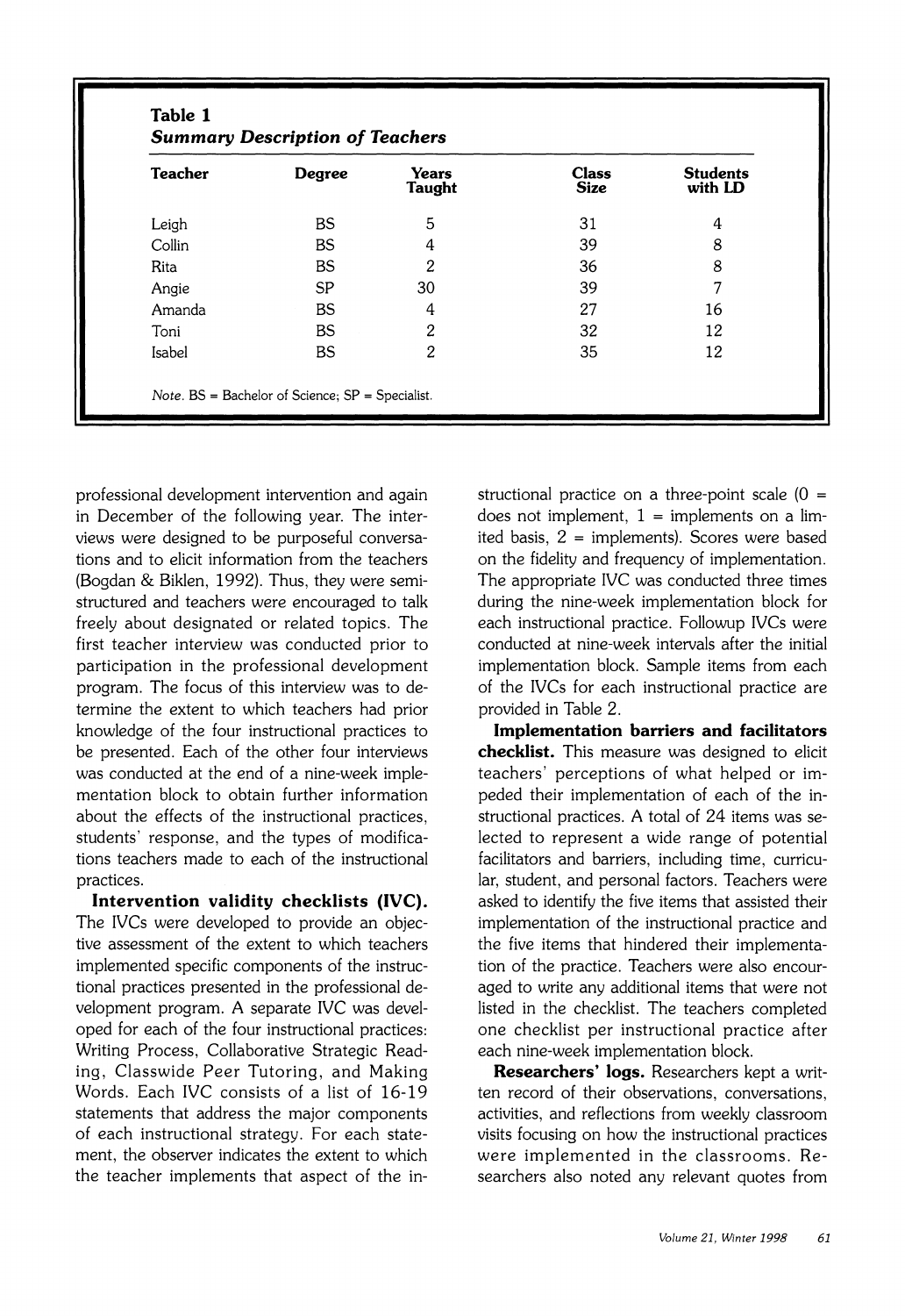#### *Table 2*

### *Representative Items from Intervention Validity Checklists (IVCs)*

|                                                                                             | Does Not Do      | Does on a<br><b>Limited Basis</b> | <b>Implements</b> |
|---------------------------------------------------------------------------------------------|------------------|-----------------------------------|-------------------|
| <b>Writing Process</b>                                                                      |                  |                                   |                   |
| Children choose their own topics                                                            | 0                | 1                                 | 2                 |
| Children are given sustained and consistent                                                 | $\Omega$         | $\mathbf{1}$                      | $\overline{2}$    |
| teacher or student time for daily process writing                                           |                  |                                   |                   |
| Children use T-Tell what you like, A-Ask                                                    | 0                | $\mathbf{1}$                      | $\mathbf{2}$      |
| questions, G-Give ideas (TAG) during full                                                   |                  |                                   |                   |
| class sharing                                                                               |                  |                                   |                   |
| Teacher conducts mini-lessons (5 minutes                                                    | 0                | $\mathbf{1}$                      | 2                 |
| each) on skills to full class and subgroups<br>of students within the context of children's |                  |                                   |                   |
| writing and during the appropriate stage of                                                 |                  |                                   |                   |
| the process (i.e., handwriting spoken about                                                 |                  |                                   |                   |
| during publication)                                                                         |                  |                                   |                   |
| Teacher conducts individual and small-group                                                 | 0                | $\mathbf{1}$                      | $\mathbf{2}$      |
| writing conferences                                                                         |                  |                                   |                   |
|                                                                                             |                  |                                   |                   |
| <b>Collaborative Strategic Reading</b>                                                      |                  |                                   |                   |
| Children work in groups with roles specified                                                | 0                | 1                                 | 2                 |
| Children preview passages before reading                                                    | 0                | 1                                 | $\overline{c}$    |
| Teacher monitors student understanding                                                      | 0                | 1                                 | $\overline{2}$    |
| of content learning during group work                                                       |                  |                                   |                   |
| Teacher provides ongoing instruction in                                                     | 0                | 1                                 | 2                 |
| the comprehension strategies                                                                |                  |                                   |                   |
| Teacher conducts a whole-class wrapup                                                       | 0                | $\mathbf{1}$                      | $\mathbf{2}$      |
| to review clunks and what was learned                                                       |                  |                                   |                   |
| <b>Classwide Peer Tutoring (CWPT)</b>                                                       |                  |                                   |                   |
| Children are given sustained and consistent                                                 | 0                | $\mathbf{1}$                      | $\overline{2}$    |
| time for CWPT (three 35-minute sessions per week)                                           |                  |                                   |                   |
| Children make transitions between CWPT                                                      | 0                | $\mathbf{1}$                      | $\mathbf{2}$      |
| components quickly                                                                          |                  |                                   |                   |
| Children take turns as reader and tutor, with the                                           | 0                | 1                                 | 2                 |
| higher-performing reader always serving as                                                  |                  |                                   |                   |
| tutor first                                                                                 |                  |                                   |                   |
| Teacher collects points from each                                                           | 0                | 1                                 | 2                 |
| pair at end of week and monitors                                                            |                  |                                   |                   |
| individual progress                                                                         |                  |                                   |                   |
| Materials and supplies for CWPT are                                                         | 0                | 1                                 | $\overline{2}$    |
| available to students and easily accessible                                                 |                  |                                   |                   |
| <b>Making Words</b>                                                                         |                  |                                   |                   |
| Children make words using individual letter                                                 | 0                | 1                                 | 2                 |
| sets during the Making Words Slowly                                                         |                  |                                   |                   |
| routine according to teacher directions                                                     |                  |                                   |                   |
| Children identify word patterns at the                                                      | $\mathbf 0$      | 1                                 | 2                 |
| pocket chart during the Word Sorting routine                                                |                  |                                   |                   |
| Teacher leads the Making Words Slowly                                                       | 0                | $\mathbf{1}$                      | $\boldsymbol{2}$  |
| routine by introducing each new word,                                                       |                  |                                   |                   |
| using it in context, and bringing attention                                                 |                  |                                   |                   |
| to word patterns                                                                            |                  |                                   |                   |
| Teacher monitors individual students                                                        | 0                | 1                                 | $\sqrt{2}$        |
| during the Making Words Slowly routine                                                      |                  |                                   |                   |
| Teacher implements at least two times per week                                              | $\boldsymbol{0}$ | $\mathbf 1$                       | $\overline{2}$    |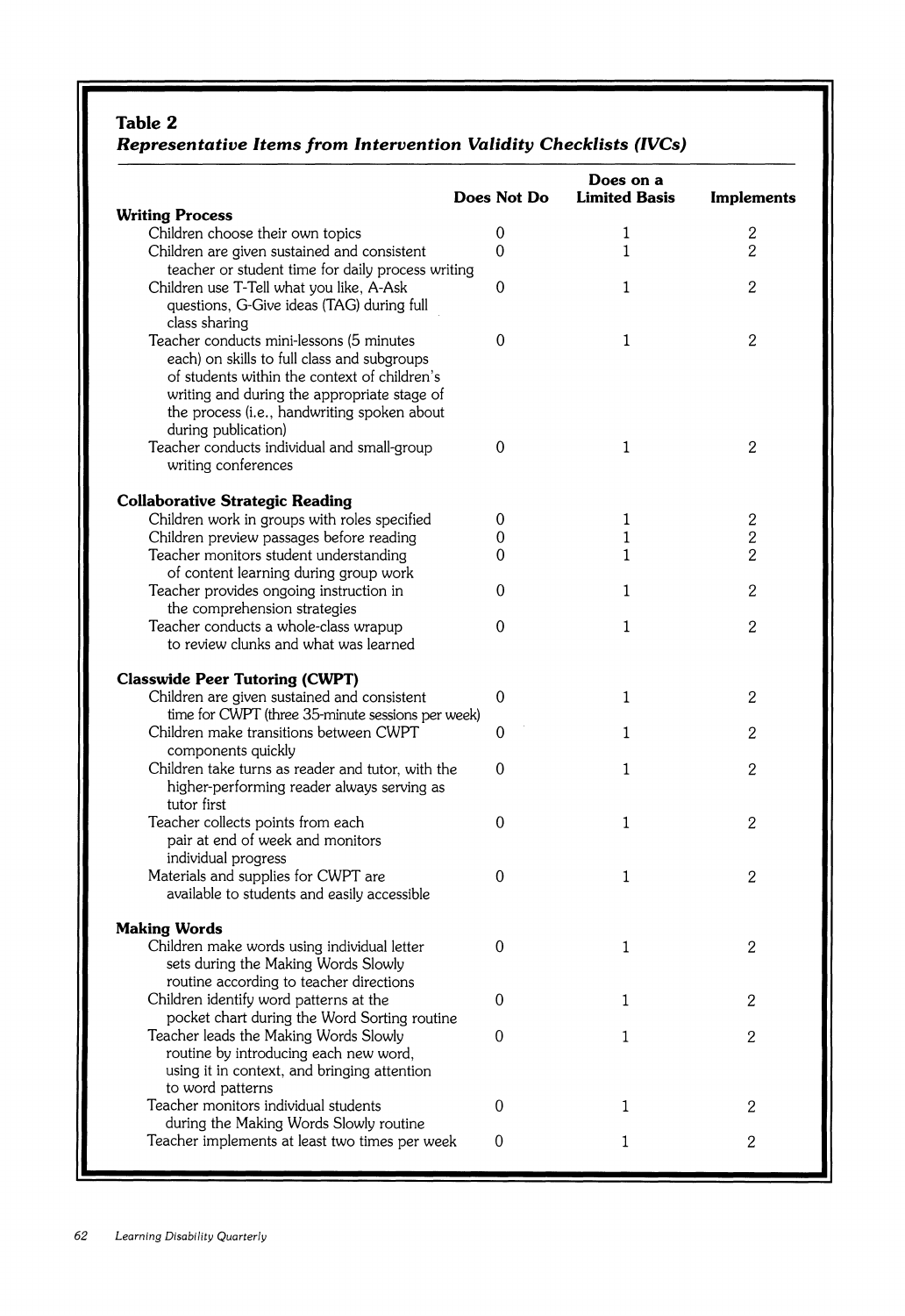the teachers and students and summarized their observations at the completion of each of the nine-week implementation blocks.

#### **Data Analysis**

Most of the data collected for this study were a result of field notes, interviews, and observations. We followed guidelines suggested by Miles and Huberman (1994) for data reduction and analysis and applied three major flows of analysis. The first flow of analysis occurred during data collection and involved two activities: (a) researchers transcribed tapes and notes, summarized transcriptions and field notes. and brought their written materials to weekly meetings; and (b) researchers met weekly to listen to reports and to discuss organizational frameworks and whether further data sources were needed. This ongoing process continued during the entire academic year the study took place.

The second flow of analysis included the development of data summaries and displays. Each of the six researchers summarized key findings for their teacher(s) around questions generated by the research team. One researcher examined all of these summaries and identified significant findings. continually seeking evidence that disconfirmed these findings (Yin, 1991). Using the group mind process, we negotiated the central findings and then reconfirmed them through individual reexaminations of our own data sources (Guba & Lincoln. 1989). Matrices that represented multiple findings and teacher outcomes were developed to summarize the group's thinking.

The third flow of analysis involved drawing conclusions and subsequently verifying them. Conclusions were drawn over time and reported if they were found to be "explicit and grounded" (Glaser & Strauss. 1967). Verification was conducted through the group process as well as through healthy skepticism stemming from ongoing individual examination of data sources.

#### **RESULTS**

Findings related to teachers' implementation of each of the four instructional practices are presented first, followed by themes from the data sources that were evident across instructional practices.

#### **Writing Process**

**Background.** This is the only instructional practice teachers indicated that they had some knowledge of prior to their participation in the researcher-teacher group. Three of the teachers noted that they had used Writing Process during the previous year and had planned to use it again this year. None of the teachers was familiar with all of the components of the Writing Process approach that were taught during the professional development program.

**Implementation levels.** All teachers implemented some aspects of the Writing Process approach during the initial nine-week period. Most of them continued partial implementation over the remainder of the school year. with many of the teachers taking a 9- to 12-week break from Writing Process implementation to introduce a more traditional writing approach. During the followup interviews the next year. all of the teachers commented that they used Writing Process during part of the school year.

In most classes, students initially self-selected topics. However. over time teachers switched and began to assign topics to their students. The primary rationale provided by teachers for assigning topics was that the students only wrote stories and were not practicing other writing genres. Also. the state writing assessment requires students to write from a prompt. Students wrote and shared drafts with the entire class using a whole-class sharing/response strategy taught during the professional development program: they edited, revised, and published their books. While the teachers implemented the more global features of Writing Process (children wrote, edited and published their work), many of the critical features of Writing Process that are likely to enhance instruction for all learners. particularly students with special needs, were not implemented. such as skills groups, monitoring student performance. and conferencing between teacher and student.

Two classes adapted Writing Process by having the students make class books rather than individual books. Another class used writing as one of several centers during language arts. Several teachers allowed more time for Writing Process (90 minutes) but for fewer times during the week  $(1 \text{ to } 2 \text{ times per week}).$ 

**Teachers' perceptions.** All of the teachers reported that they liked Writing Process and were particularly impressed by how enthusiastic their students were about it. Collin captured the sentiments of many of the teachers when he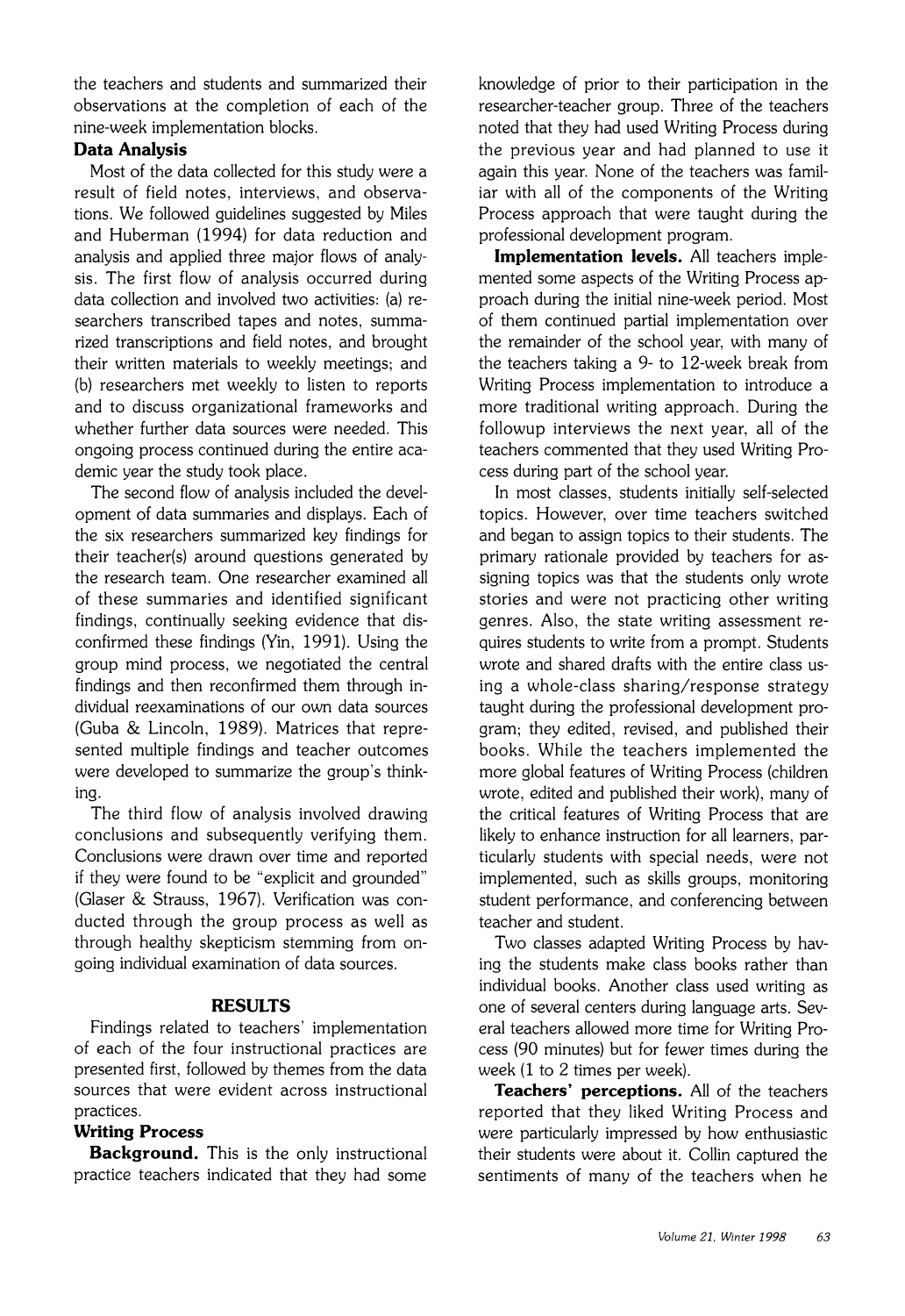#### **Table 3 Implementation of Instructional Practices by Teacher during Nine-Week Instructional Session, Throughout the Year, and the Following Year**

| Teacher | WP |    |           |    | CSR |    |    | <b>CWPT</b> |    |    | <b>MW</b> |  |
|---------|----|----|-----------|----|-----|----|----|-------------|----|----|-----------|--|
|         | 9W | TY | <b>FY</b> | 9W | TY  | FY | 9W | TY          | FY | 9W | FY        |  |
| Leigh   | H  | H  | Н         | H  | Η   | H  | H  | H           | H  | H  | Η         |  |
| Collin  | P  | P  | P         | P  | P   | L  | H  | Н           | P  | P  | L         |  |
| Rita    | P  | P  | H         | H  | H   | H  | Н  | H           | Н  | Н  | H         |  |
| Angie   | H  | Ρ  | H         | Н  | P   | H  | H  | H           | Н  | Н  |           |  |
| Amanda  |    |    |           |    |     |    | P  |             |    | P  | P         |  |
| Toni    | H  | P  | P         |    |     |    | Н  |             |    | Н  | Н         |  |
| Isabel  | P  |    |           |    |     |    | P  |             |    | H  | P         |  |

Note. WP = Writing Process; CSR = Cooperative Strategic Reading; CWPT = Classwide Peer Tutoring; MW = Making Words:  $9W =$  Nine weeks: TY = Throughout year:  $FY =$  Following year;  $H =$  High fidelity of treatment and/or high frequency of implementation;  $P =$  Partial fidelity of treatment and/or lower frequency of implementation than requested;  $L = Low$  fidelity of treatment and/or low frequency of implementation; MW was taught the last nine weeks; thus, it is not possible to determine how it was implemented throughout the year.

said. "At first I didn't think I was going to like it Process adequately. Rita put it this way. "As far as much. But as I got into Writing Process. I saw as Writing Process. they [the students] love it: it the kids really motivated and interested in writ- just takes a lot of time." Toni's concern about

and observed implementation levels varied, with take at least two and a half hours, if not longer." some reporting that they were implementing A summary of teachers' views of the facilitators Writing Process even when key components of and barriers to implementing Writing Process the approach were missing (e.g., students wrote and other practices is provided in Table 4. once or twice a week rather than every day: stu- **Collaborative Strategic Reading**  dents did not share with each other or confer- **Background.** All of the teachers except one ence with the teacher). A summary of teachers' (Rita) were unfamiliar with Collaborative Stratelevel of implementation of Writing Process. as gic Reading prior to the introduction of this well as the other instructional practices, is pro-<br>strategy. Rita had been introduced to Collaboravided in Table **3.** tive Strategic Reading by one of the researchers

Process that were identified by more than half of in her classroom. After the full-day workshop, the teachers included: ability to adapt/modify the teachers indicated that they understood the the strategy (71%) and students' acceptance of procedures for implementing Collaborative the strategy (57%). Barriers identified with im- Strategic Reading; however, through interviews plementation included: preparation for standard- and observations it became apparent that Rita ized tests (86%), time for instruction (71%), and was the only teacher who really understood the instructional needs of students (57%). Angie central ideas underlying the approach. said, "I was getting a little frustrated with Writing **Implementation levels.** This approach had Process because I thought that we weren't meet-<br>the lowest implementation of the four instrucing all of the competencies...." Teachers ex-<br>tional practices. One of the teachers never really pressed concern about the amount of instruc- implemented the approach independently. Two tional time needed to implement Writing teachers, Rita and Leigh, implemented it consis-

ing.'' time was stated this way. "We try to write two or Teachers' perceptions of their implementation three times a week. It takes a long time. It might

Facilitators of the implementation of Writing during the previous year and had implemented it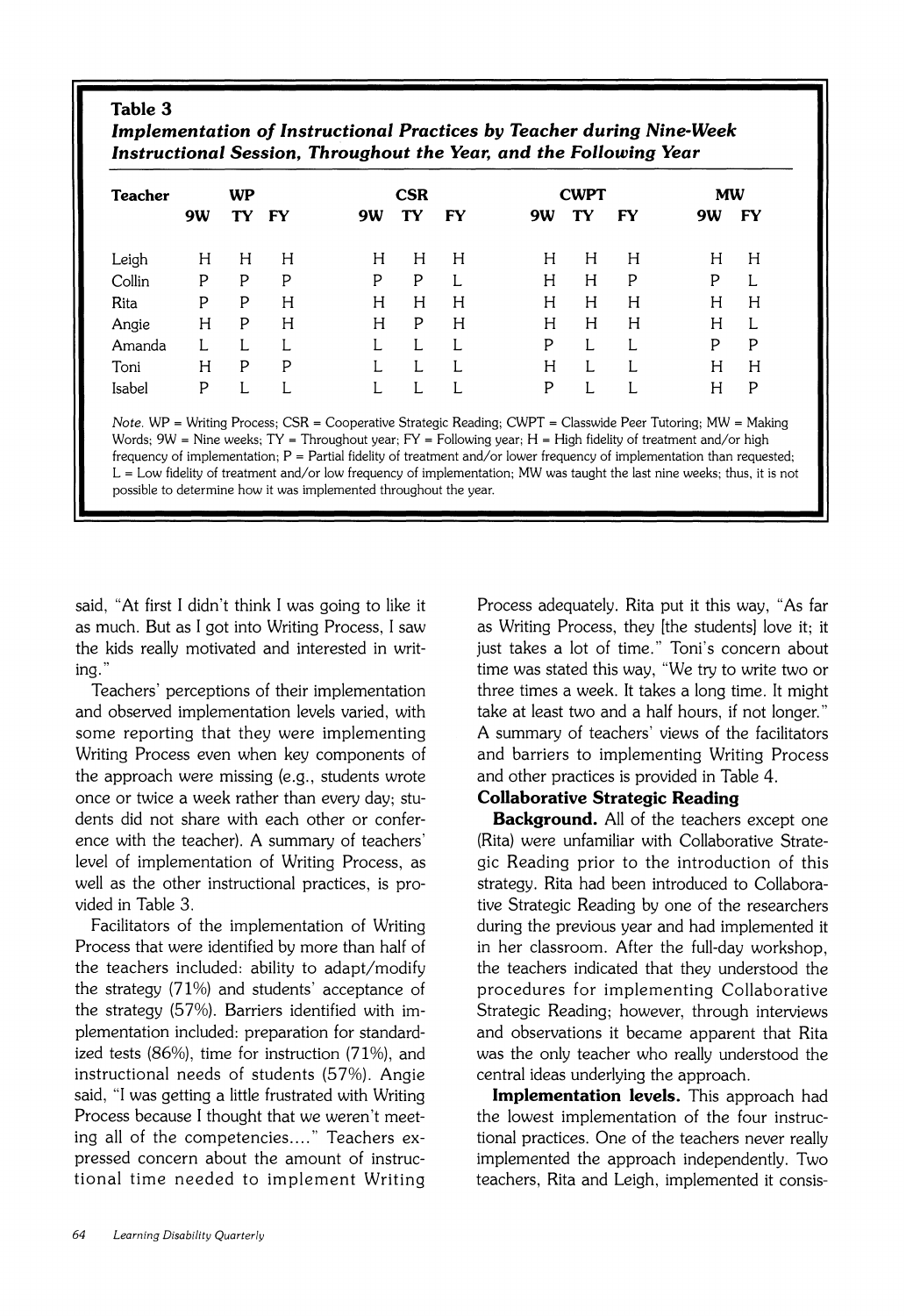#### *Table 4*

## *Teachers' Perceptions of the Facilitators and Barriers to Implementing the Instructional Practices*  **Writing Process**

| <b>WILLING LIVESS</b><br>Facilitators                                                                                                                                                                                                                                                           |                                                             |
|-------------------------------------------------------------------------------------------------------------------------------------------------------------------------------------------------------------------------------------------------------------------------------------------------|-------------------------------------------------------------|
| Ability to adapt/modify strategy<br>Students' acceptance of the strategy<br>Access to materials<br>Lessons demonstrated in your class<br>Meetings at the university<br>Classroom partners<br>Personal teaching style<br>Barriers                                                                | 71%<br>57%<br>43%<br>43%<br>43%<br>43%<br>43%               |
| Preparation for standardized tests<br>Time for instruction<br>Instructional needs of students<br>Special events<br>Range of student achievement levels<br>Class size<br><b>Collaborative Strategic Reading</b>                                                                                  | 86%<br>71%<br>57%<br>43%<br>43%<br>43%                      |
| Facilitators                                                                                                                                                                                                                                                                                    |                                                             |
| Ability to adapt/modify strategy<br>Students' acceptance of strategy<br>Lessons demonstrated in your class<br>Access to materials<br>Classroom partners<br>Instructional needs of students<br>Grade-level curriculum<br><b>Barriers</b>                                                         | 100%<br>71%<br>57%<br>43%<br>43%<br>43%<br>43%              |
| Range of student achievement levels                                                                                                                                                                                                                                                             | 43%                                                         |
| Preparation for standardized tests<br>Special events<br><b>Classwide Peer Tutoring</b>                                                                                                                                                                                                          | 43%<br>43%                                                  |
| <b>Facilitators</b>                                                                                                                                                                                                                                                                             |                                                             |
| Students' acceptance of strategy<br>Ability to adapt/modify strategy<br>Classroom partners<br>Lessons demonstrated in your class<br>Access to materials                                                                                                                                         | 100%<br>100%<br>86%<br>57%<br>43%                           |
| <b>Barriers</b>                                                                                                                                                                                                                                                                                 |                                                             |
| Access to materials<br>Time needed to prepare for the strategy<br>Preparation for standardized tests<br>Range of student achievement levels<br>Class size<br><b>Making Words</b>                                                                                                                | 43%<br>43%<br>43%<br>43%<br>43%                             |
| Facilitators                                                                                                                                                                                                                                                                                    |                                                             |
| Students' acceptance of the strategy<br>Access to materials<br>Classroom partners<br>Time for instruction<br>Lessons demonstrated in your class<br>Physical environment of classroom<br>Time needed to prepare for strategy<br>Meetings at the university<br>Strategy implementation procedures | 86%<br>71%<br>71%<br>71%<br>57%<br>57%<br>57%<br>43%<br>43% |
| <b>Barriers</b>                                                                                                                                                                                                                                                                                 |                                                             |
| Range of student achievement levels<br>Special events<br>Instructional needs of students<br>Class size                                                                                                                                                                                          | 100%<br>57%<br>57%<br>57%                                   |
| Note. Percentages add up to more than 100% because participants could identify more than one facilitator<br>and barrier.                                                                                                                                                                        |                                                             |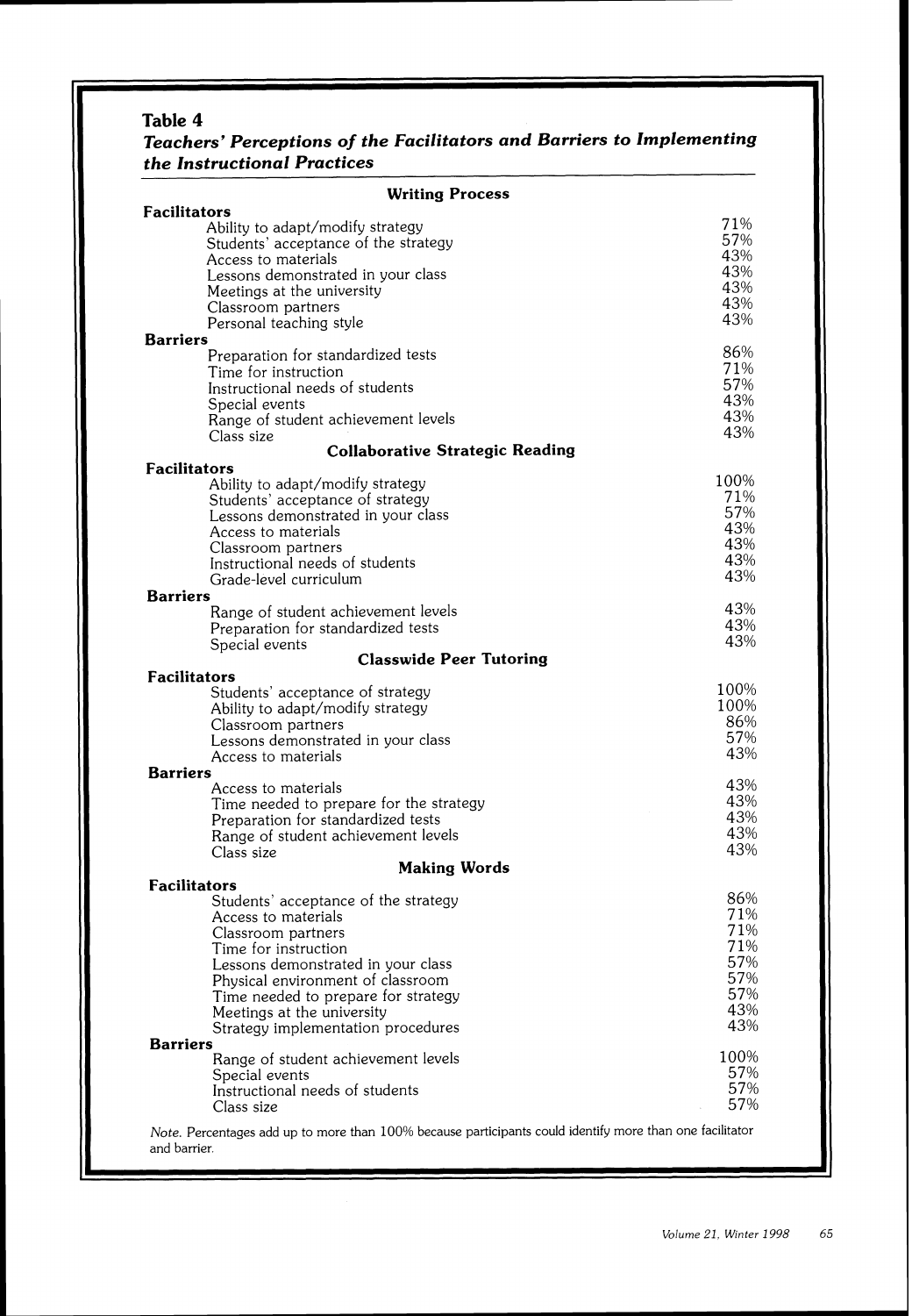tently throughout the year, two teachers implemented it partially throughout the year, and the remaining teachers implemented it only during the nine-week period. During the followup interviews the next year, two of the teachers reported that they used Collaborative Strategic Reading consistently, one teacher used it frequently but had made significant alterations in the implementation, one teacher implemented only one of the four significant components, and the remaining three teachers indicated that they thought students learned a lot from it and they intended to implement it but had not found the time.

**Teachers' perceptions.** Many teachers' first reactions to the approach were not positive though their enthusiasm increased considerably after implementation. Collin's first reaction was, "This approach is not as exciting to me as Writing Process, and I do not put much stock into it." However, after nine weeks of implementation he felt more positive: "I'm surprised at how well the students are understanding how to implement the strategy." Angie also expressed concerns during the training and then after implementation was very positive about the approach. "It really brings into focus what they know and what they don't know. I love the clicks and clunks and so do they. The only problem is time. We aren't getting to the wrapup."

Teachers expressed concerns that the strategy took too long to implement and that the students progressed too slowly through the material. Leigh's comment captures the concerns of many of the teachers: "It works all right for a threeparagraph article in the Weekly Reader, but it would take all day to do a chapter in science." Teachers used and integrated some of the language from the strategies such as "clicks and clunks" and "get the gist" often without implementing other components of the strategy.

As shown in the summary in Table 4, 100% of the teachers identified the ability to adapt and modify the strategy as a facilitator, and most of the teachers identified students' acceptance of the strategy  $(71%)$  as a strength. As barriers, teachers indicated that the time it took to cover material using the approach was a problem. Toni said, "It worked but it took a long time. You can't give that much time to one paragraph." Teachers indicated that the range of academic achievement levels made implementation difficult. For example. Amanda said, "We haven't used the practice because my group found it very difficult with so many poor readers." Another barrier was their perceived need to prepare students adequately for standardized tests.

#### **Classwide Peer Tutoring**

**Background.** None of the teachers were familiar with Classwide Peer Tutoring prior to its introduction to the group. After the full-day workshop, the teachers indicated that they understood the procedures for implementing Classwide Peer Tutoring; however, they were concerned about two things: (a) having adequate reading materials, and (b) the extent to which the students in their class would work effectively with their assigned reading partner.

**Implementation levels.** This approach had the highest implementation of the four instructional practices. All of the teachers indicated that they liked Classwide Peer Tutoring and implemented it regularly during the nine-week period. In addition, most of the teachers continued implementation during the remainder of the school year, occasionally taking several weeks off. During the followup interviews the next year, four of the teachers reported that they implemented the approach for nine-week periods with breaks in between, and two of the teachers indicated that they thought it was a very effective practice and wanted to implement it but had not done so yet.

**Teachers' perceptions.** Teachers liked Classwide Peer Tutoring because they perceived it as being easy to implement. They liked the fact that the instructor's manual is highly detailed, providing scripted lessons for the teachers to follow including what they should say to the students during the first several lessons. Collin's comment was similar to that of other teachers: "Implementing it has been a very easy thing to do since all of the directions for how to do it are very well laid out."

The only impediment teachers identified to getting started with Classwide Peer Tutoring was finding enough reading material at the students' instructional level. Also, since students read several times a week, they quickly consumed the available reading materials. Some of the teachers used their own money to purchase books so that they would have adequate materials. Other teachers worked extensively with the Title I teacher and the librarian to secure enough adequate reading materials. Two teachers decided to have all students use the same book regardless of the students' reading ability level.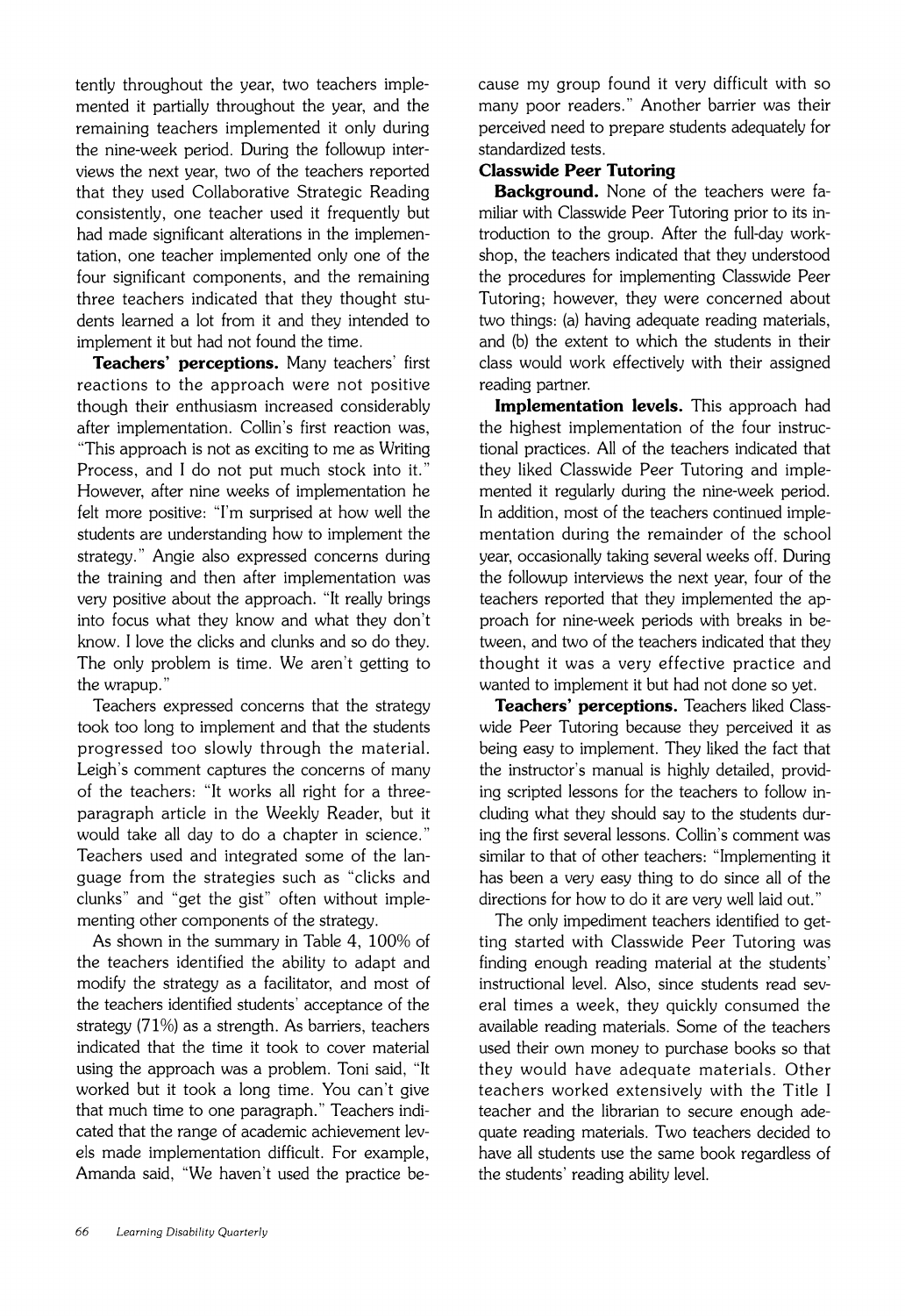Many of the teachers commented that what they liked about Classwide Peer Tutoring was that it actively involved all of the students in their classes in a meaningful way. Teachers felt that Classwide Peer Tutoring had contributed to improving the students' reading abilities. They based this assertion/perception largely on their own observations. They indicated that Classwide Peer Tutoring yielded improvement in students' comprehension, fluency, and vocabulary skills. Rita said, ''1 definitely think it helps all students academically. I know it helps them with their [reading] fluency." Teachers also indicated that they appreciated having the time to move around the room and monitor students' reading ability and/or on-task behavior. Overall, most of the teachers were extremely enthusiastic about Classwide Peer Tutoring. Angie described her reaction to Classwide Peer Tutoring this way, "After we got started, the kids caught on quickly and there was 100% engagement. They were on task. I loved it and I was so impressed. I thought we'd have a few that didn't get into it, and everybody did. So this was my all-time favorite."

Other than finding and maintaining an adequate supply of reading materials, teachers only expressed two concerns regarding Classwide Peer Tutoring. One was the point system. Several did not use it effectively and several felt it interfered with implementation. Teachers were also concerned about the use of Classwide Peer Tutoring with their good readers, noting that several of the good readers appeared bored with the reading material because it was too easy for them and the practice required them to do rereading. Toni said, "I think some of the higher kids didn't want to do it because they were reading stories that were grade levels below what they would normally read.... I think it was good for the low kids, but I couldn't see any major results from the higher kids."

As can be seen in Table 4, teachers' responses to Classwide Peer Tutoring were very positive and no barriers were identified by even half of the teachers. Barriers that were identified by a few of the teachers included: access to materials  $(43%)$ , time needed to prepare for the strategy (43%). preparation for standardized tests (43%). range of student achievement levels (43%). and class size (43%).

#### **Making Words**

**Background.** None of the teachers were familiar with Making Words prior to its introduction to the group. After the full-day workshop, the teachers indicated that they understood the procedures for implementing Making Words; however, they were concerned about whether it would be challenging enough for their good readers. This was particularly troubling for teachers of 4th, 5th, and 6th grade. Preparing the materials for Making Words is extremely timeconsuming. Because we anticipated that this would be an impediment to initiating the strategy, we made the materials for the teachers to use when implementing Making Words for the first nine weeks.

**Implementation levels.** Making Words was the fourth strategy taught, which meant that it was implemented during the final nine weeks of the school year. Three teachers (Amanda, Collin, and Rita) indicated that it was difficult to implement due to end-of-year constraints. Five of the teachers implemented the strategy on a regular basis (see Table **3),** and all of the teachers at least gave it a try (implemented at least 10 times during a nine-week period). During the followup interviews the next year, four of the teachers indicated that they implemented it regularly; three were not using it; and two indicated that they wanted to use it but had not yet worked it into their schedule. Finally, a 6th-grade teacher said that it was not appropriate for her students.

**Teachers' perceptions.** In general, teachers recognized the potential merit of the strategy for readers who had difficulty understanding phonics and the structure of words. There were concerns about the extent to which it could be paced rapidly enough to hold students' attention and whether it was challenging enough for better readers.

Upper-grade teachers in particular expressed concerns about implementing Making Words. Angie commented, "Although we did use the strategy, I felt that it was not beneficial enough for sixth graders to warrant the time spent preparing and implementing." Rita expressed similar concerns but solved the problem by pulling the students who needed Making Words into a small group.

Teachers who taught lower grades were much more enthusiastic about the effectiveness of Making Words. Toni said. "I really liked it. The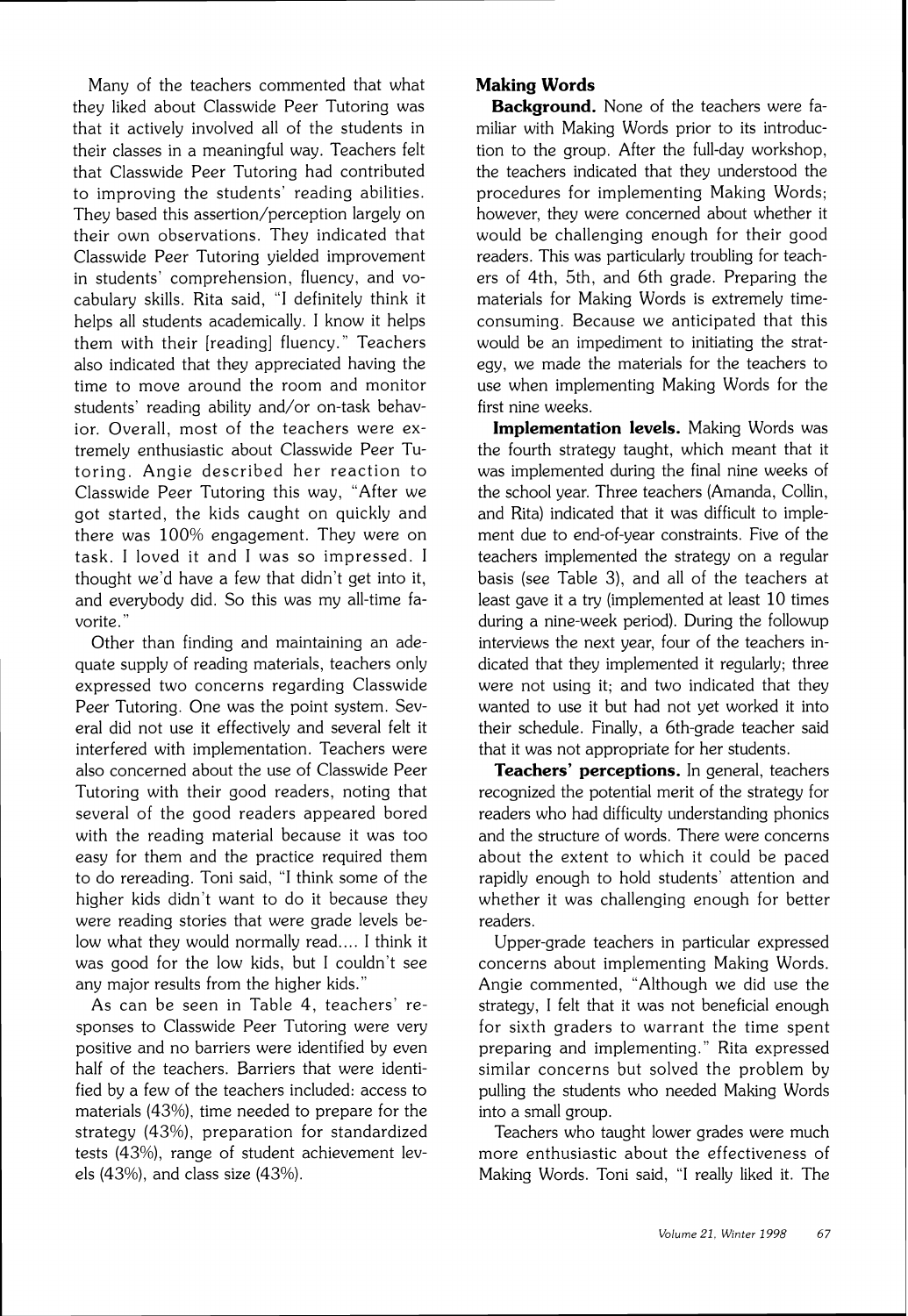kids really liked it. I think it probably helps the lower kids more, but I think it helps the average kids also because some of them are not phonetically aware of patterns." Leigh summarized the responses of many of the teachers. "Overall. I think this was a very worthwhile intervention for a few reasons. One, the students got direct explicit instruction in phonemic awareness, and two, it was a whole class activity that involved everyone. I saw students make progress, especially the LD students. There were times though that the lessons seemed too easy for the average and high-achieving students. It seemed at times more appropriate for the lower grades."

As shown in Table 4, most teachers identified the following factors as facilitators for implementation of Making Words: students' high acceptance of the strategy, access to materials, classroom partners, and time for instruction (this strategy took the least amount of time to implement). All of the teachers (100%) identified the range of student achievement levels as a barrier to implementation of this instructional practice. Other barriers that were identified by slightly more than half of the teachers (57%) included special events that interfered with implementation, instructional needs of students, and class size.

#### **Summative Findings from the Professional Development Program**

**1. Teachers crave instructional practices that can be used with the class as a whole, enhance learning for all students (particularly students with learning problems), and are easy to implement.** Most of the teachers who participated in this year-long program mentioned frequently how satisfied they were to be taught instructional practices they could use the next day in their classrooms without making extensive changes in their classroom procedures. These teachers were "starved" (a word used by two teachers) for practical instructional practices that they could implement that would improve the language arts performance of their at-risk students and students with LD, while also enhancing performance of other students in the class. Teachers uniformly told us that if all of the procedures and materials were available so that with little or no planning they could implement the instructional practice they next day, they would be likely to do it. Otherwise, the likelihood of implementation was very low.

Teachers readily admitted that prior to their participation in this year-long researcher-teacher group, they knew few or no instructional practices designed to enhance the reading skills of students who were poor readers or students with LD. Most of the teachers were self-identified as whole-language teachers and their understanding of reading instruction, particularly phonics instruction, for students with reading problems was poor. As we have found with other elementary teachers (Schumm et al., 1996), teachers spend most of their reading instruction time teaching the class as a whole. Even when there was more than one teacher in the classroom (all of these classes had a special education and general education teacher in the class for reading/language arts), most of their instruction prior to involvement in this program was wholeclass instruction. The instructional practices we taught provided teachers with the skills to organize their class into smaller groups of students so that students could work purposefully with each other.

2. **Commitment to implementation, demonstration lessons, and followup meetings enhanced implementation.** Most teachers initially reacted with concerns to the instructional practices that were presented, often providing reasons why the instructional practices would not work in their classrooms (e.g., class size, the number of low-achieving students, expectations to meet school or state standards). These same restrictions have been identified in previous professional development programs (Blumenfeld, Krajcik, Marx, & Soloway, 1994; Weinstein et al., 1991). However, teachers were aware that they had made a commitment to implement each practice for nine weeks and they took this commitment very seriously. Also, teachers perceived that they benefited from the demonstration lessons provided by their researcher-partner in their classes. Furthermore, once teachers implemented the practices, they all made very positive comments about their effectiveness.

Teachers were often afraid to implement the instructional practices. Toni said. "Teachers are afraid of new things, and we are afraid to fail. I think that the approach you did with us, showing them in our classes and then doing it ourselves within our own classroom, that sets you up for success." It was important for us to as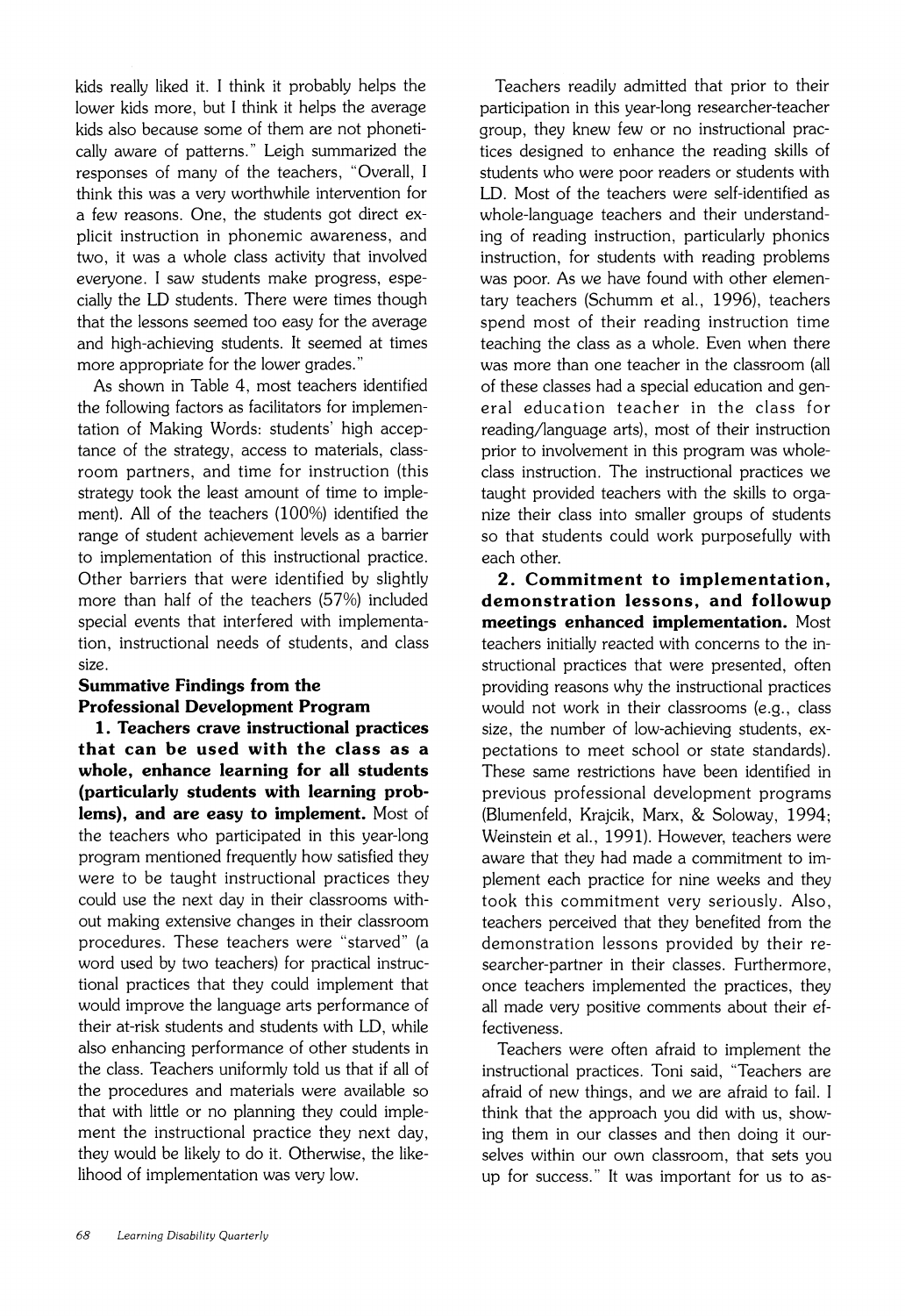sure the teachers that it was not only "okay" but desirable to vary procedures to suit their students. Also, teachers appreciated the followup meetings where they could problem solve implementation procedures with other teachers who were teaching the same instructional practices. Teachers were much more positive about the instructional practices after they implemented them. Many of the teachers became evangelical in their convictions about the effectiveness of particular practices and attempted to persuade fellow teachers at their school who did not participate in the professional development program to implement them.

3. **Teachers learned the global features of the instructional practice.** The teachers who participated in this researcher-teacher group implemented the instructional practices in ways that indicated that they knew the global features of the instructional practice but often did not know how to maximize its effectiveness or provide the necessary differentiated instruction for special learners. For example, with Writing Process, teachers allowed students to write for a designated length of time and recognized it was important for them to choose their own topics. but they implemented few or no skill groups and did not keep records of students' progress in writing. With Collaborative Strategic Reading, teachers arranged heterogeneous groups of students who were assigned specific roles in the groups; however, they seemed uncertain of how to ensure that students enacted their roles appropriately and what to do when groups were not effectively implementing the reading strategy.

This finding offers support for the need to provide explicit instruction in both the procedures for how to implement the instructional practice and how to ensure that the practices are working effectively for students with diverse learning needs. This involves extensive opportunities to problem solve situations that are likely to occur when the instructional practice is implemented. It also requires identifying explicit procedures that should be implemented to ensure that students who have learning problems get their needs met.

4. **Standardized tests influence teachers' instructional practices.** The extent to which teachers viewed the instructional practice as contributing to student performance on the yearly standardized test was directly related to whether they viewed the practice as effective and likely to be sustained by them. For example, although the teachers and students liked Writing Process and felt that students were learning a great deal from it, they were concerned that many of the practices associated with Writing Process would not prepare their students well for the standardized tests; thus, they stopped teaching Writing Process in order to implement a more traditional curriculum.

In addition, our observations revealed that the teachers in this study stopped implementing the instructional practices we taught them (as well as others) for a minimum of one month to prepare for standardized testing. Amanda said, "The SAT has just kind of disrupted everything. With the test booklets we are supposed to be giving them practice for the SAT, but I just can't let them keep failing these quizzes." In many classes the changes associated with preparation for the yearly standardized test were structural as well as instructional. Students who usually sat in groups or teams were moved into rows to prepare for testing. Assignments and lessons were changed to ensure that students were knowledgeable about the material likely to be covered on the test and were comfortable with the test format.

5. **Some teachers did not implement instructional practices regardless of the support available.** Some of the teachers implemented all the instructional practices well. making the adaptations needed to suit the grade and performance levels of their students. Some of the teachers implemented a few of the instructional practices well. selecting those that were most closely suited to their present teaching practices and that required few or no changes in their teaching routines or that did not require extensive planning. Some of the teachers implemented none of the instructional practices well despite extensive support, demonstration lessons in their classes, and efforts by others to conduct the planning and preparation for them.

This extensive professional development program offers support for the notion that many teachers are willing to make extensive changes in their instructional repertoires when provided the knowledge, tools, materials, and support to do so. It also offers support for the idea that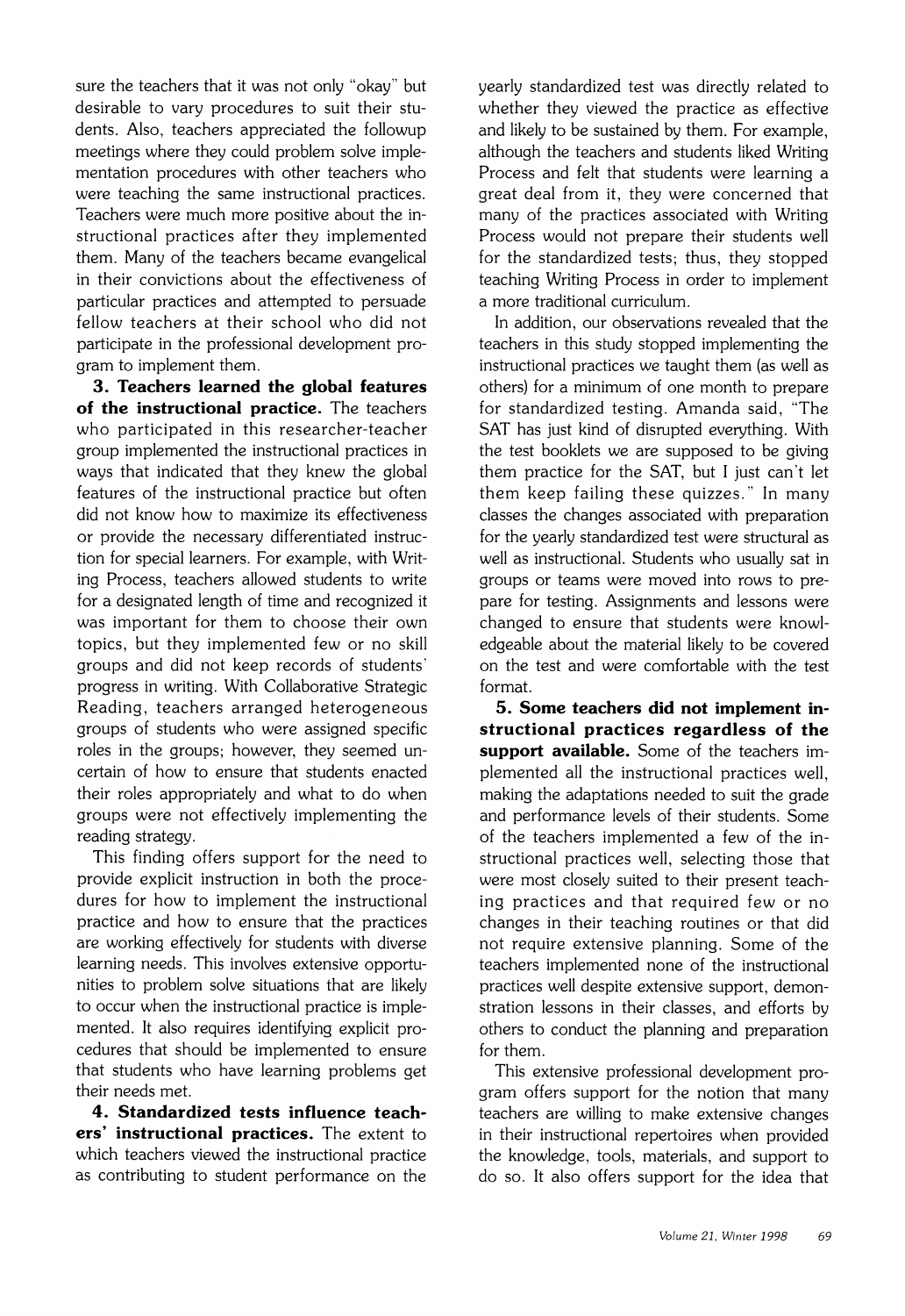there are some teachers who will be able to identify reasons (e.g., my class has too many nonreaders: my class has too many behavior problems) for why it does not make sense for them to implement different instructional practices in their classes, no matter how much support and assistance is provided.

This variation in teacher participation lends support to selecting teachers for extended and ongoing professional development programs who are willing and interested in making changes in their instructional routines. However. our experience is that determining teacher willingness and interest is more difficult than implementers of professional development programs might think. Teachers experience many pressures and perceived threats that they feel compel them to volunteer to participate in professional development programs when their real interest in participation is indeed low. For some of these teachers. participation changes their orientation and their instructional practices. For others. all of the efforts and support available are unlikely to yield short- or long-range changes in their instructional practices.

**6. Lack of time is a nagging problem.**  Time is the teacher's enemy in the classroom. Teachers consistently reported lack of time as a barrier to the long-term implementation of the instructional practices. Teachers were highly interested in how much time it would take to implement an instructional practice and what they perceived they would get in return. For example. Collaborative Strategic Reading was viewed as highly effective by teachers for teaching reading comprehension strategies and vocabulary development, but they expressed concern over how much time it took to implement it and it was sustained by only three teachers during the follow-up year. The teachers in this study reinforced a previous finding that content coverage is valued above learning and that teachers have a sense of accomplishment when they "cover" a lot of material, regardless of whether students master the material or not (Schumm et al., 1995: Vaughn & Schumm, 1994).

This concern with time is inconsistent with the way time was frequently misused in these classrooms. For example. in our observations. as in previous research (Good & Brophy. 1994). a considerable time is spent on such noninstructional activities as housekeeping, changing tasks.

preparing to leave the room, and classroom management.

7. **Teachers sustained implementation**  into the second year. Implementation following the first year of the teacher-researcher professional development group was high. All four instructional practices were implemented in Year Two at least at the same level as during Year One, and for some teachers at a higher rate (Angie, Rita). Teachers who implemented the practices consistently during Year One maintained implementation throughout Year Two and teachers who were low implementers during Year One remained so during Year Two. Not surprisingly, some teachers "took to" and implemented some instructional practices and not others. Writing Process came the closest to being the instructional practice that all teachers implemented consistently.

#### **DISCUSSION**

Teachers participated in a year-long researcher-teacher professional development program designed to enhance language arts outcomes for students at risk and with LD in the general education classroom. The program was designed to capitalize on key elements of effective professional development: (a) teaching only four instructional practices identified through a review of the research as successful for enhancing language arts outcomes for students with special needs in general education classrooms and selected to respond to teachers' persistent concerns about effective instruction for language arts; (b) involving teachers who agreed to implement each of the four instructional practices for a minimum of nine weeks each (one practice was taught each nine-week period over a *36* week school year); (c) providing ongoing coaching and support on a once-a-week basis to all participating teachers to ensure that the instructional practices could be implemented in their classrooms: and (d) providing a bimonthly meeting for participating teachers to discuss successes and problem solve difficulties with the implementation of the instructional practices.

Was the researcher-teacher group successful? If success were measured solely on the basis of teachers' reactions to the program and the instructional practices, the program would be viewed as a huge success. All the teachers perceived that the year-long program was one of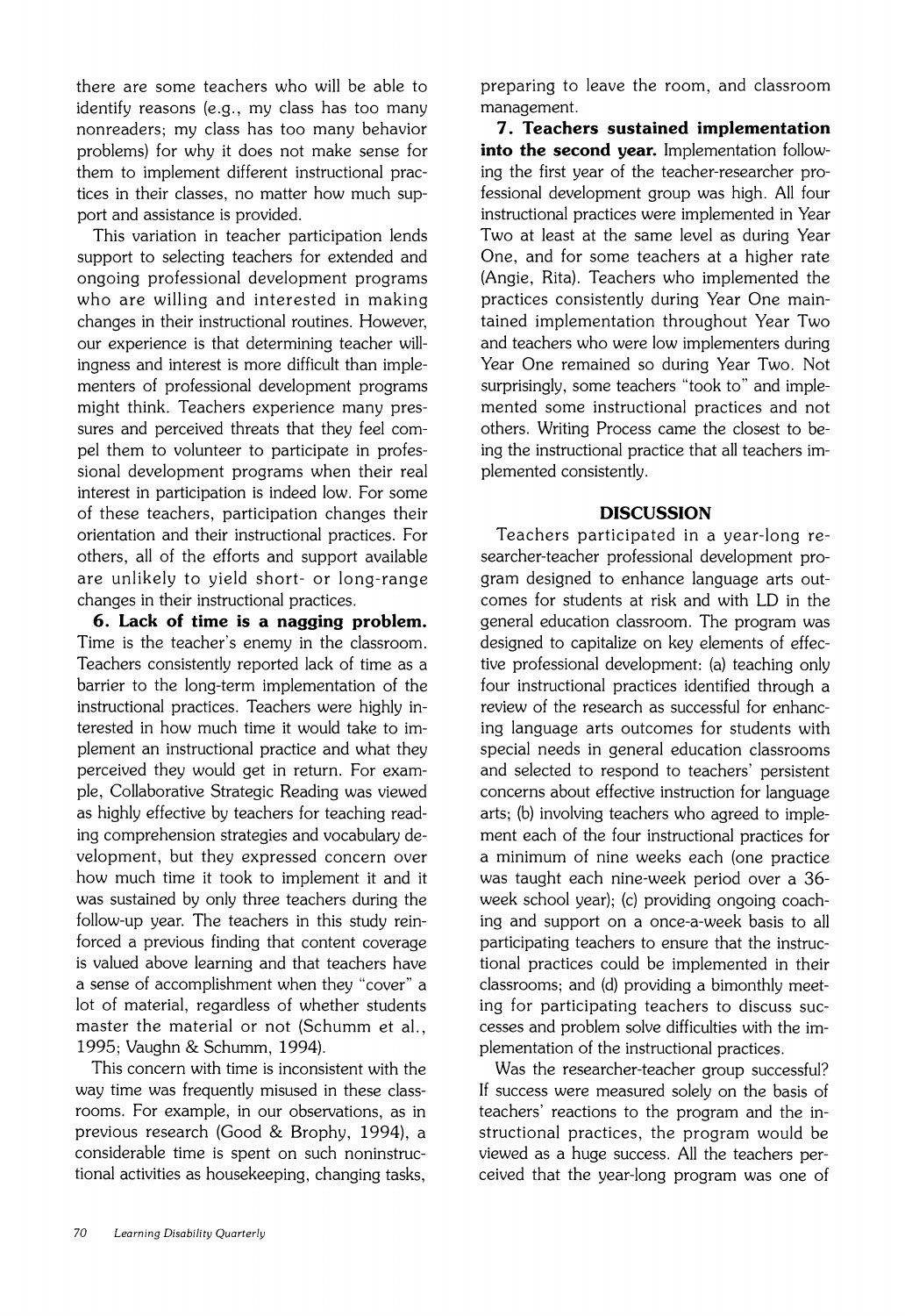the most, if not *the* most, important experiences in their entire teaching careers. Collin's comment at the end of the year represented the comments of most of the teachers, "I really feel like this has been a breakthrough year for me as a teacher because of what I have learned from the project. It has been really productive. I have learned so much and it is clear to me that everyone is benefiting. The ESE [exceptional student education] students are gaining a lot from the strategies I have taught. I mean. it's incredible. I have wonderful stories to tell about all of them." Furthermore, teachers received considerable reinforcement from their students who indicated that they liked the instructional practices and felt that they had learned a lot from them.

Overall. we felt we had identified instructional practices that met teachers' needs, worked jointly with teachers to tailor them so that they could implement them in their classrooms. and arranged for a community of teachers to provide ongoing support and solutions to each other about implementing these instructional practices. In terms of the components of an effective professional development program. this experience confirmed that we had found the right mixture of content and community. The teachers wanted to continue the project the next year just to ensure that they would have support as they further implemented the instructional practices. They were also eager to continue to learn other instructional practices.

Despite these very positive outcomes (having done this six times before, we viewed these outcomes as unusually positive), we still encountered difficulties and disappointments. First, despite our best efforts, resources, personnel. and support. two teachers implemented few if any of the instructional practices well. Two capable researchers worked with these teachers (individuals who had previously been successful in the same school system). The two teachers they worked with were consistently low implementers despite weekly classroom demonstrations of how the practices could be implemented, assistance in organizing students in pairs and groups when needed, and often the provision of all necessary materials. Perhaps we underestimate how difficult change is for some teachers (Ball. 1995).

Second, most teachers were unable to implement the instructional practices in ways that demonstrated deep understanding of the principles underlying the effectiveness of the practices. Teachers understood the procedures and implemented them effectively. but often had difficulties understanding when and how to make modifications, alter grouping practices for students, or meet the needs of an individual learner who required additional support. This may be because the extent of knowledge and experience needed fully to understand and implement most instructional practices in language arts to meet the special needs of students with LD is considerably greater than can be acquired even in a year-long intensive program (Englert & Tarrant, 1995). It may also be that these teachers have had no models for how this type of instruction should look, a problem that has also been found in project-based approaches to science education (Blumenfeld et al., 1994). Such models or visions have been identified as essential for teachers to enhance their craft (Doyle, 1990).

All of these teachers worked with special education teachers from their schools who participated in the same professional development program and who co-taught during reading and language arts. Our interviews and observations indicate that the special education teachers often were not able to serve as models for the general education teacher. Furthermore, it cannot be assumed that because the special education teacher is in the room, students with disabilities receive the assistance they need, nor that the special education teachers are able to transfer automatically the skills they have acquired as a resource room teachers in pull-out settings to the "pull-in" setting in the general education classroom. The special education teachers seemed as unsure as the general education teachers about how to adapt these instructional approaches for individual students with special needs in general education settings.

If this is the case, and our experiences document that it is. to prepare teachers adequately to be successful educators of students with LD, preservice and inservice training must be considerably more extensive, directed, and ongoing than those we have heretofore developed or implemented. Teachers must be provided with educational experiences that are extremely specific. provided with demonstration lessons in their classrooms. given opportunities to teach with feedback in their classroom settings, and pro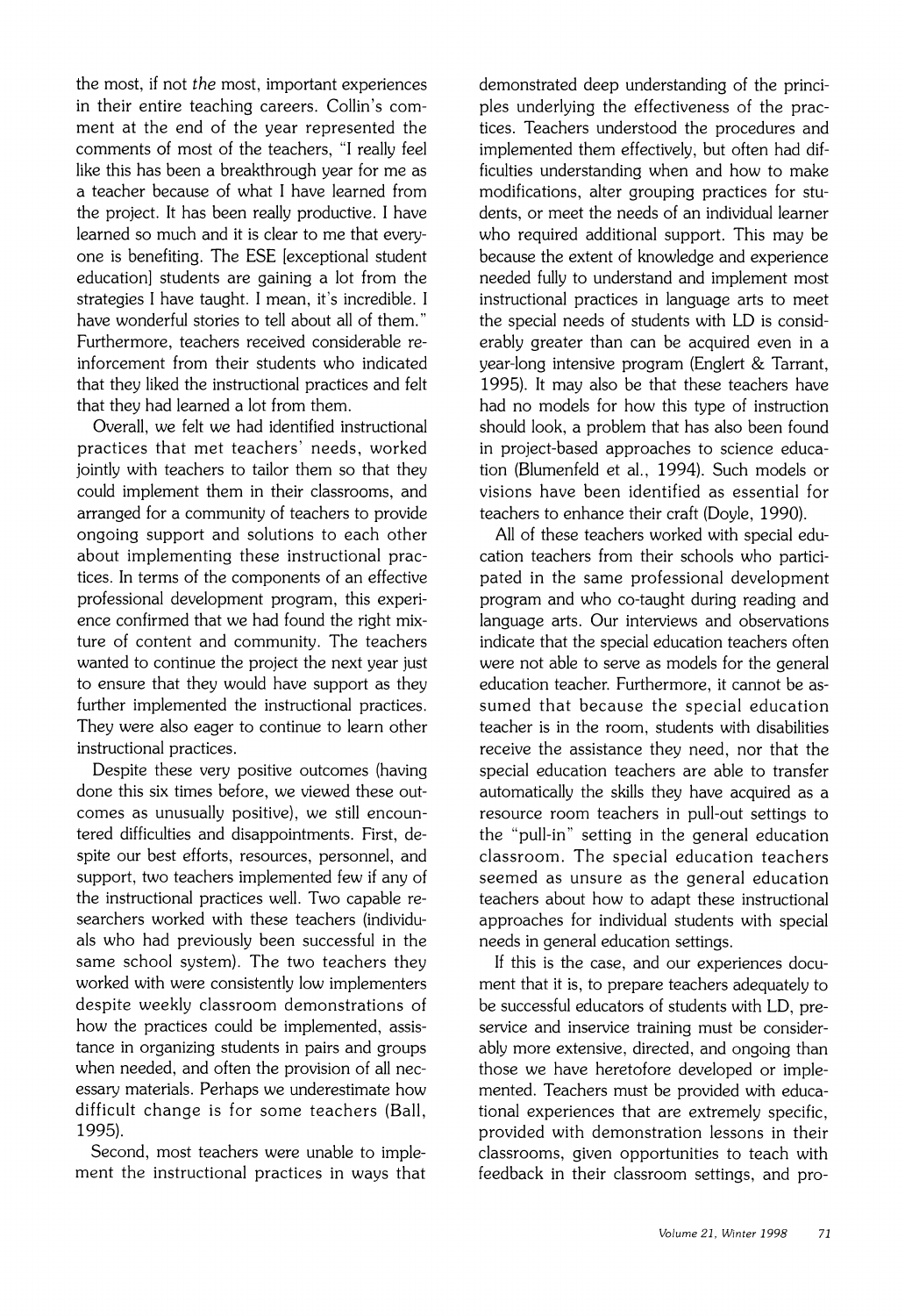vided release time for ongoing meetings with other teachers to discuss adaptations and alternative practices for their students.

Most preservice teacher education programs provide at most a single mainstreaming course. To hope that this will be sufficient to prepare teachers to meet the needs of all students with disabilities is not realistic. The idea that we can provide a day or two of inservice training once every few years simply will not yield changes in the instructional practices of most teachers (Malouf & Schiller. 1995: Marston. Deno, Kim, Diment, & Rogers. 1995: Peterson. 1995; Richardson, 1990). We cannot afford to fail to learn from previous experiences, where "...education reform issues fell short primarily because planners seriously underestimated teacher training needs" (McLaughlin & Marsh, 1978. p. 69).

Furthermore, teachers are bombarded with new curricula, materials, inservice workshops, videos, computer information. and catalogs. The task of sorting through all this is overwhelming. The tugs and pulls from new ideas from their school principal, the curriculum office, the state department mandates. the school board reform efforts, and the responsibilities of school committees keep most teachers feeling as though they are always shuffling critical issues around on their agenda. The needs of students with LD are "one concern among many for classroom teachers" (Gersten et al., 1995, p. 60).

In short, current models of professional development and dissemination have not worked and have given research a bad reputation (Kaestle, 1993). Little (1993) reminds us that "...the most promising forms of professional development engage teachers in the pursuit of genuine questions, problems, and curiosities, over time, in ways that leave a mark on perspectives, policy, and practice" (p. 133). As we and others engaged in the process have learned (e.g.. Ball & Runquist, 1993; Blumenfeld et al., 1994; Englert & Tarrant, 1995: Harris, 1995; Richardson, Anders, Tidwell, & Lloyd, 1991), collaboration between researcher and teacher involves: (a) considerable time and investment (a year-long commitment from group members is minimal). (b) balancing multiple agendas including those of the researcher and the practitioner, and (c) achieving the delicate balance between practice knowledge and research knowledge. Even these intensive efforts often yield considerably varied

returns, with some teachers and their students benefiting enormously and others considerably less so.

#### **Epilogue**

An unanticipated, yet positive outcome occurred during the year following our year-long professional development program. Because of the enthusiasm of the participating teachers and the perceived gains in academic achievement by their students, the administration and other teachers at one of the schools decided that they would like to learn the four instructional practices. As a result. separate from our research efforts, the school contracted with us to provide professional development workshops and ongoing in-class support for all teachers at the school. One of the researchers from the study has been providing these services as a professor-in-residence. Implementation of the practices across the school has been high. with variation due primarily to the greater appropriateness of the procedures to particular grade levels.

Furthermore. participating teachers from the other school recruited teachers from their school to attend district-sponsored workshops on the instructional practices.

#### **REFERENCES**

Anders, P.L.. & Richardson, V. (1991). Research directions: Staff development that empowers teachers' reflection and enhances instruction. Language Arts, 68. 316-321.

Baker. J.M.. & Zigmond. N. (1995). The meaning and practice of inclusion for students with learning disabilities: Themes and implications from the five cases. The Journal of Special Education, 29(2). 163-180.

Ball. D.L. (1995). Blurring the boundaries of research and practice. Remedial and Special Education, 16(6). 354-363.

Ball. D.L.. & Runquist. S.S. (1993). Collaboration as a context for joining teacher learning with learning about teaching. In D.K. Cohen, M.W. McLaughlin. & J.E. Talbert (Eds.). Teaching for understanding: Challenges for policy and practice (pp. 13-42). San Francisco: Jossey-Bass.

Blumenfeld, P.C., Krajcik, J.S., Marx, R.W., & Soloway, E. (1994). Lessons learned: How collaboration helped middle grade science teachers learn project-based instruction. Elementary School Journal, 94(5). 539-551.

Bogdan, R., & Biklen. S.K. (1992). Qualitative research for education: An introduction to theory methods (2nd ed.). Boston: Allyn and Bacon.

Cochran-Smith, M., & Lytle. S.L. (1992). Communities for teacher research: Fringe or forefront? American Journal of Education, 100, 298-324.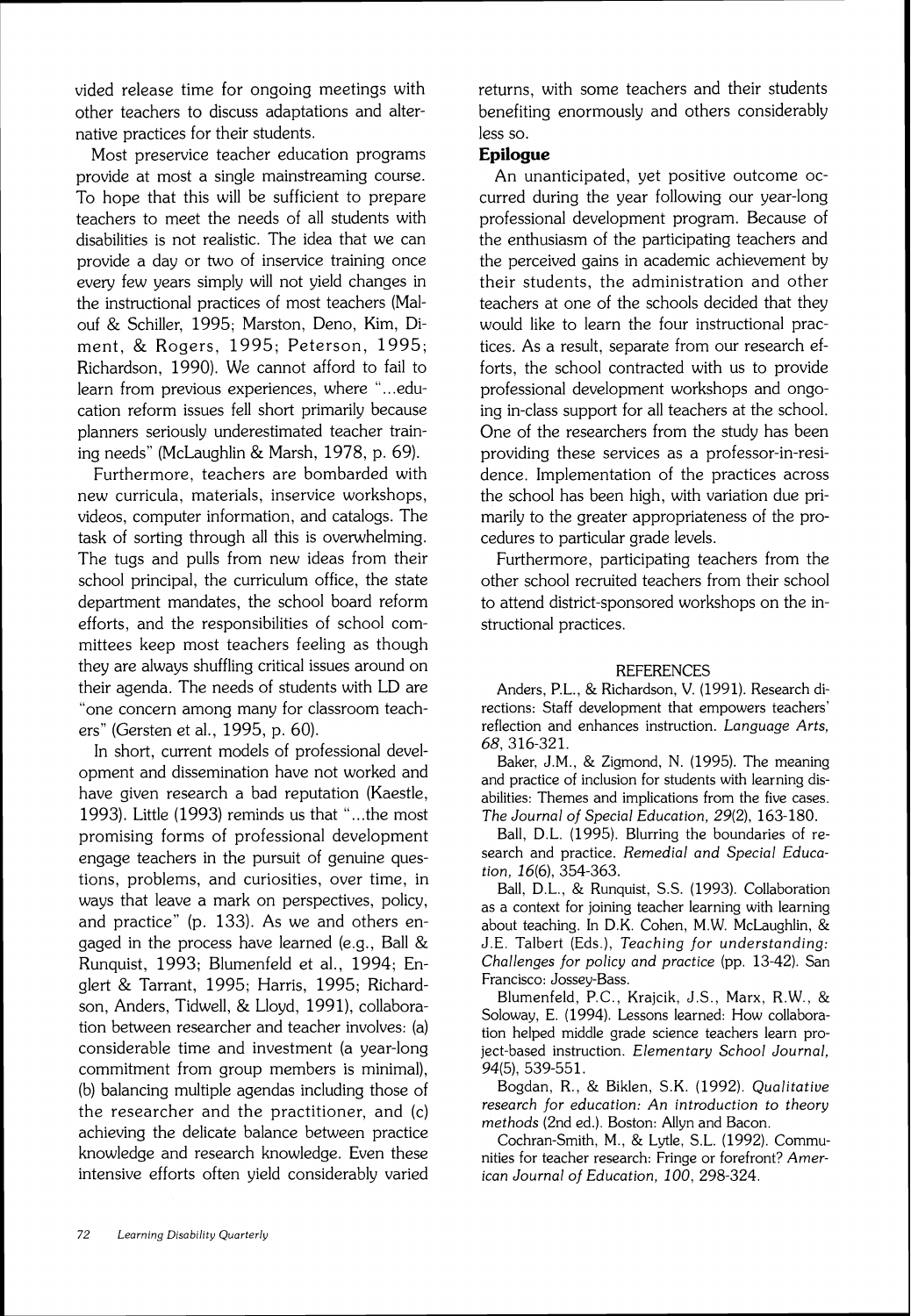Cone. J.K. (1992). Untracking advanced placement English: Creating opportunity is not enough. Phi Delta Kappan, 73. 712-717.

Crandall, D.P., & Associates. (1982). People, policies, and practices: Examining the chain of school improvement (vols. 1-10). Andover, MA: The NETWORK.

Cunningham. P.M., & Cunningham. J.W. (1992). Making words: Enhancing the invented spelling-decoding connection. The Reading Teacher, 46(2), 106-115.

Delquadri. J., Greenwood. C.R., Whorton. D.. Carta. J.J., & Hall, R.U.(1986). Classwide peer tutoring. Exceptional Children, 52(6). 535-542.

Doyle, W. (1990). Themes in teacher education. In W.R. Houston, M. Haberman. & J. Sikula (Eds.), Handbook of research on teacher education: A project of the Association of Teacher Educators (pp. 1- 24). New York: Macmillan.

Englert. C.S., & Tarrant. K.L. (1995). Creating collaborative cultures for educational change. Remedial and Special Education, 16(6). 325-336, 353.

Gersten. R.. Morvant. M.. & Brengelman. S. (1995). Close to the classroom is close to the bone: Coaching as a means to translate research into classroom practice. Exceptional Children, 62. 52-66.

Gersten, R., & Woodward. J. (1992). The quest to translate research into classroom practice: Strategies for assisting classroom teachers' work with "at risk" students and students with disabilities. In D. Carnine & E. Kameenui (Eds.). Higher cognitive functioning for all students (pp. 201-218). Austin. TX: Pro-Ed.

Glaser, B.G.. & Strauss. A.L. (1967). The discovery of grounded theory: Strategies for qualitative research. Chicago: Aldine.

Good, T., & Brophy, J. (1994). Looking in classrooms (6th ed.). New York: Harper and Row.

Graves, D.H. (1983). Writing: Teachers and children at work. Portsmouth. NH: Heinnemann.

Guba, E.G.. & Lincoln. Y. (1989). Fourth generation evaluation. Newbury Park. CA: Sage.

Harris. K.C. (1995). School-based bilingual special education teacher assistance teams. Remedial and Special Education, 16(6). 337-343.

Jenkins. J.. & Leicester. N. (1992). Specialized instruction within general education: A case study of one elementary school. Exceptional Children, 58(6), 555-563.

Kaestle, C.R. (1993). The awful reputation of education research. Educational Researcher, 22, 23-31.

Klingner. J.K., & Vaughn. S. (1996). Reciprocal teaching of reading comprehension strategies for students with learning disabilities who use English as a second language. Elementary School Journal, 96(3), 275-293.

Klingner, J.K.. Vaughn. S.. & Schumm, J.S. (1996). Inclusion of students with disabilities: Roles and responsibilities of the LD specialist. Manuscript submitted for publication.

Little. J.W. (Ed.). (1990). Teachers as colleagues. New York: Teachers College Press.

Little. J.W. (1993). Teachers' professional development in a climate of educational reform. Educational Evaluation and Policy Analysis, 15(2). 129-151.

Malouf. D.. & Schiller. E. (1995). Practice and research in special education. Exceptional Children, 61, 414-424.

Marston. D.. Deno. S.L.. Kim. D., Diment, K.. & Rogers. D. (1995). Comparison of reading intervention approaches for students with mild disabilities. Exceptional Children, 62, 20-37.

Mathes, P.G., Fuchs. D.. Fuchs, L.S.. Henley. A.M., & Sanders. A. (1994). Increasing strategic reading practice with Peabody Classwide Peer Tutoring. Learning Disabilities Research and Practice, 9. 44- 48.

McLaughlin. M.W.. & Marsh. D.D. (1978). Staff development and school change. Teachers College Record, 80. 69-94.

Miles, M.B., & Huberman, A.M. (1994). Qualitative data analysis. Thousand Oaks, CA: Sage.

Peterson, A. (1995). Teacher-researcher compatibility: A view from both sides. Remedial and Special Education, 16(6), 364-367.

Richardson. V. (1990). Significant and worthwhile change in teaching practice. Educational Researcher, 19(7), 10-18.

Richardson, V., Anders, P., Tidwell, D.. & Lloyd. C. (1991). The relationship between teachers' beliefs and practices in reading comprehension instruction. American Educational Research Journal, 28(3), 559-586.

Schumm. J.S., & Vaughn. S. (1991). Making adaptations for mainstreamed students: General classroom teachers' perspectives. Remedial and Special Education, 12(4). 18-27.

Schumm, J.S.. & Vaughn, S. (1992). Planning for mainstreamed special education students: Perceptions of general classroom teachers. Exceptionality, **3,** 81- 98.

Schumm. J.S.. & Vaughn. S. (1995a). Getting ready for inclusion: Is the stage set? Learning Disabilities Research and Practice, 1O(3). 169-179.

Schumm. J.S.. & Vaughn. S. (1995b). Meaningful professional development in accommodating students with disabilities. Remedial and Special Education, 16(6). 344-353.

Schumm. J.S.. Vaughn. S.. Haager. D.. McDowell. J.. Rothlein. L., & Saumell. L. (1995). General education teacher planning: What can students with learning disabilities expect? Exceptional Children, 61(4), 335-352.

Schumm. J.S.. Vaughn. S.. & Moody. S.W. (1996). Grouping for reading instruction: Teachers' perceptions and practices. Manuscript in preparation.

Semmel, M.I., Abernathy, T.V., Butera, G., & Lesar, S. (1991). Teacher perceptions of the regular education initiative. Exceptional Children, 58. 9-24.

Showers. B.. Joyce. B.. & Bennett. B. (1987). Synthesis of research on staff development: A framework for future study and a state-of-the-art analysis. Educational Leadership, 45(3), 77-88.